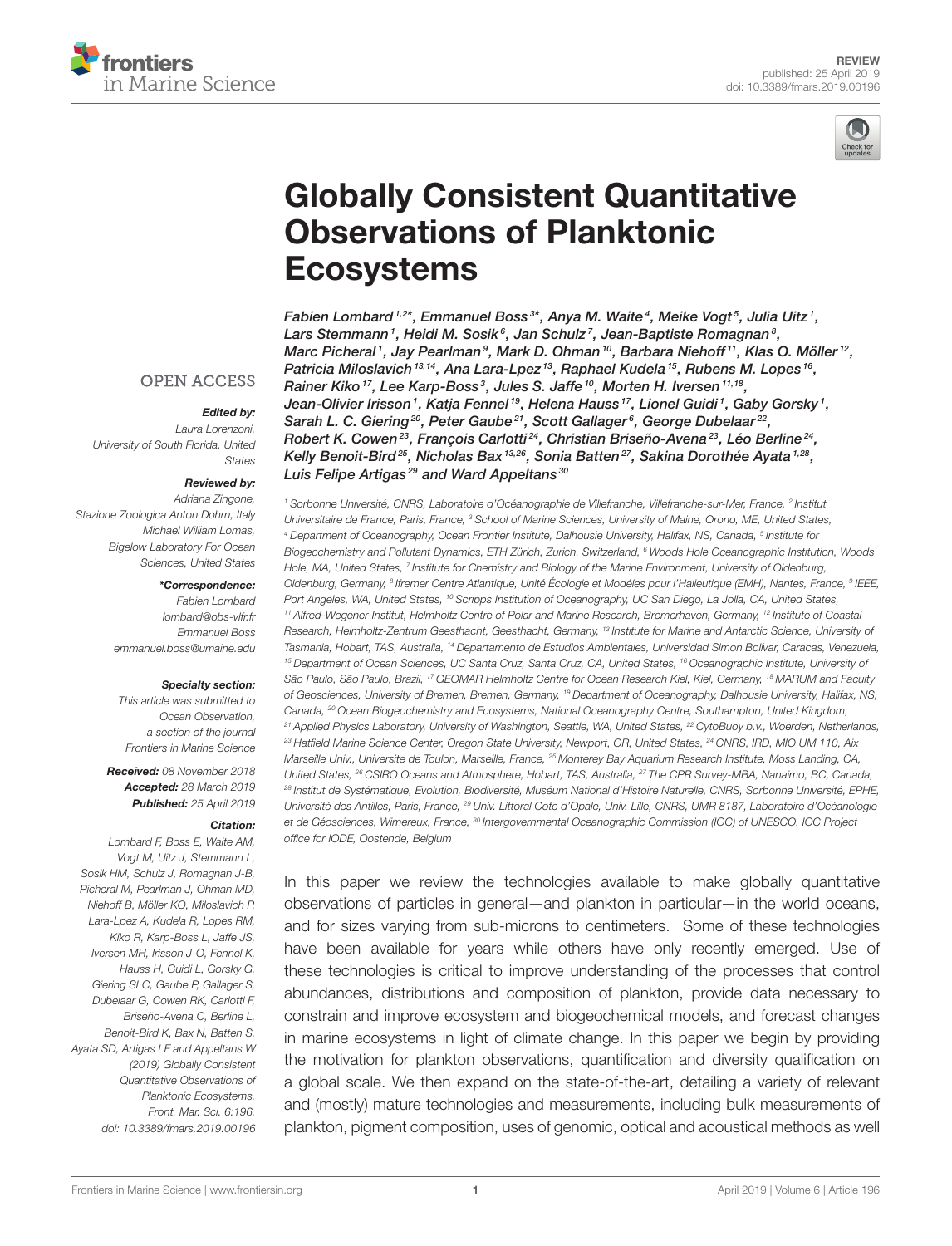as analysis using particle counters, flow cytometers and quantitative imaging devices. We follow by highlighting the requirements necessary for a plankton observing system, the approach to achieve it and associated challenges. We conclude with ranked action-item recommendations for the next 10 years to move toward our vision of a holistic oceanwide plankton observing system. Particularly, we suggest to begin with a demonstration project on a GO-SHIP line and/or a long-term observation site and expand from there, ensuring that issues associated with methods, observation tools, data analysis, quality assessment and curation are addressed early in the implementation. Global coordination is key for the success of this vision and will bring new insights on processes associated with nutrient regeneration, ocean production, fisheries and carbon sequestration.

Keywords: plankton, imaging, OceanObs, autonomous platforms, global observing, EOVs, ECVs

### 1. CONTEXT AND RATIONALE WHY SHOULD WE OBSERVE PLANKTON AND PARTICLES IN THE OCEAN?

Plankton are organisms that have either null velocities or velocities significantly smaller than oceanic currents and thus are considered to travel with the water parcel they occupy (some can, however, through vertical swimming or change in buoyancy, move between water masses). Plankton are an extremely diverse group, spanning across several orders of magnitude in size (sub-microns to several a meter) and with representatives from all trophic levels (auto-, mixo- and heterotrophic) and all domains of life, including bacteria, protists and small to large metazoa. Knowledge on distribution patterns and composition of planktonic communities is of great interest for many reasons: (1) Life is thought to have begun in the ocean, and planktonic organisms therefore provide important evolutionary insights on diversity, complex life forms and adaptations to highly variable environments. (2) Plankton form the foundation of most marine food webs, with phytoplankton accounting for approximately 50% of global primary production. The organic material produced by phytoplankton is consumed by herbivorous zooplankton that provide a crucial source of food for higher trophic levels, including important commercial species, marine mammals and sea birds. (3) Many important commercial species have early developmental stages that are planktonic. Time spent in the plankton is often considered a time of greatest vulnerability and hence a bottleneck for recruitment. (4) Planktonic organisms play important roles in global cycles of the majority of oceanic elements. (5) Because of their restricted environmental preferences and relatively short life spans, plankton abundance and composition react tightly to local and global environmental changes (e.g., Mackas and Beaugrand, [2010;](#page-18-0) [Beaugrand et al., 2013,](#page-15-0) [2015;](#page-15-1) [Edwards et al.,](#page-17-0) [2013\)](#page-17-0), and can serve as sentinel organisms of environment and water quality changes, and (6) some planktonic organisms can be toxic or cause disease and parasitism in animals, including commercial ones [\(Anderson et al., 2019\)](#page-15-2). Given these important functions, the biomass and diversity of phytoplankton and zooplankton were identified as Essential Ocean Variables (EOVs) by the Global Ocean Observing System [\(Chiba et al., 2018;](#page-16-0) [Miloslavich et al., 2018;](#page-18-1) [Muller-Karger et al., 2018;](#page-18-2) [Bax et al.,](#page-15-3) [2019\)](#page-15-3) as well as Essential Climate Variables (ECVs) under GCOS (Global Climate Observing System).

In addition, the upper ocean is teeming with organic and inorganic particles which can form larger aggregates (marine snow) very often colonized by micro-organisms. These aggregates can sink rapidly, creating one of the major fluxes of matter to the deep ocean (e.g., [Kiko et al., 2017\)](#page-18-3), forming the base of the food web in this dark ocean, and are an important vector in controlling nutrient distribution across the ocean. Recognizing this role, particulate matter was also identified as an EOV and ECV. In particular, the concentration of particulate matter provides quantitative information on spatial gradients and temporal variations in total particulate substrates, which are mostly comprised of organic material in the open ocean.

Understanding how plankton communities change at regional and global scales, which is critical to address ocean health, food security, and biogeochemical cycles, requires a multidisciplinary approach to ecology. While planktonic organisms have been studied in great detail for decades, the relatively inconsistent and diverse use of various methods and techniques (taxonomic, isotopic, genomic, biogeochemical, etc.) makes it difficult to uncover global and/or long-term patterns and trends in abundances, diversity and composition of the plankton. As a result, global analyses are to date restricted to basic descriptors of plankton such as total abundance or biomass. For instance, phytoplankton distributions are most often described through chlorophyll a measurements and the concentrations of other pigments, which provide, through empirical relationships, limited taxonomic and size information on phytoplankton communities [\(Swan et al., 2016\)](#page-19-0). Knowledge of the distribution of larger organisms often relies on the collation of numerous and heterogeneous observations from several decades and from diverse samplers, providing a crude description of zooplankton total biomass at a global scale (e.g., [Moriarty and O'Brien, 2013;](#page-18-4) [Moriarty et al., 2013;](#page-18-5) [O'Brien et al., 2017\)](#page-18-6) or through empirical relationships between several planktonic groups (Buitenhuis et al., [2013\)](#page-16-1), with only little concern about diversity. Hence, our general understanding of plankton abundance and diversity is highly fragmented due to a paucity of data, heterogeneity among collection methods, analysis techniques, technology and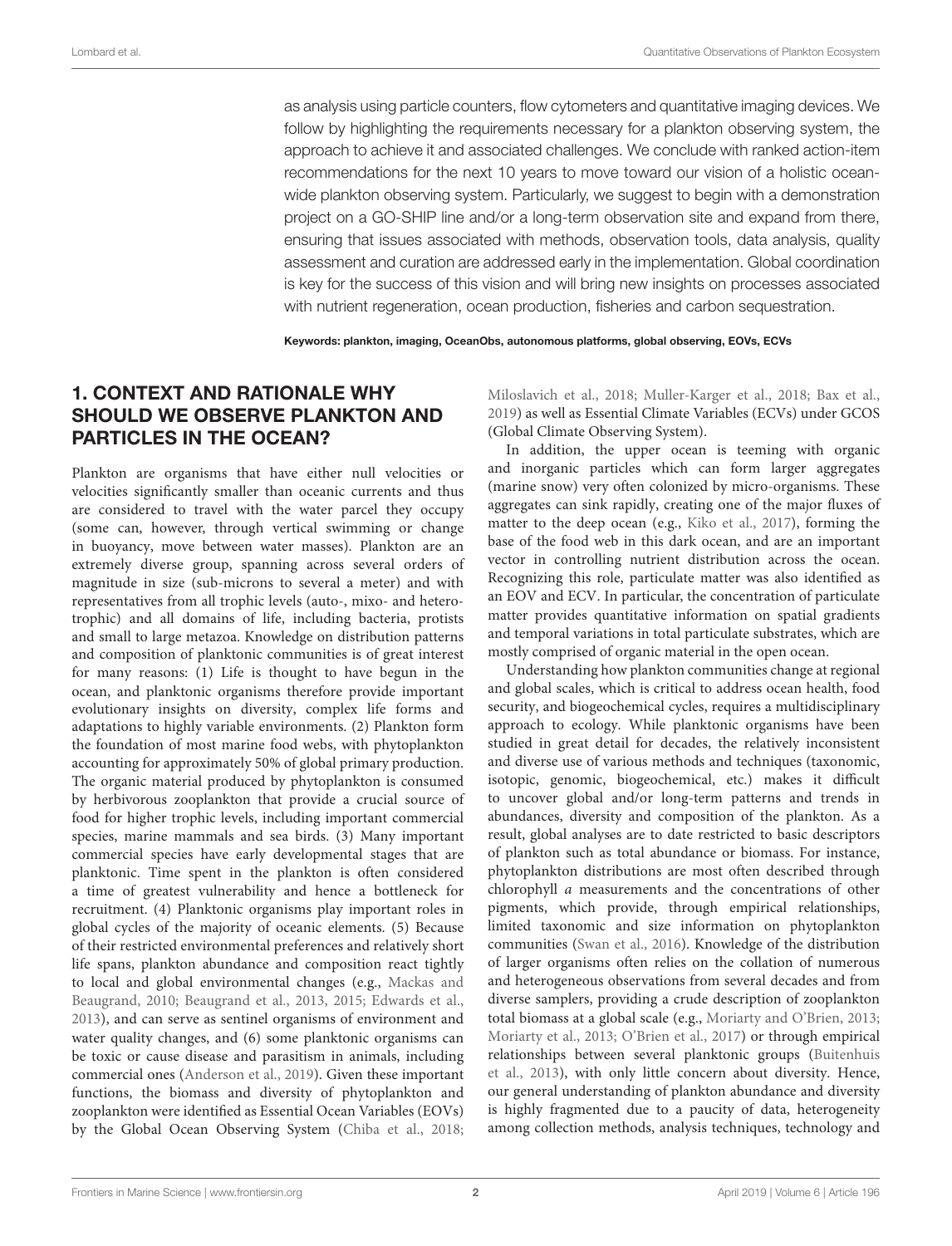scale of measurements. It is also fragmented because there is a lack of standardization of methods, data outputs and data curation.

Recently, new sensors, instruments, platforms (e.g., Argo floats see [Roemmich et al., 2019,](#page-19-1) and gliders see Testor et al., [2019\)](#page-19-2) and methods (imaging, acoustics, omics, etc.) have been developed and deployed to improve the spatiotemporal resolution of planktonic communities and particles (Powell and Ohman, [2015a;](#page-18-7) [Brownlee et al., 2016;](#page-16-2) [Hunter-Cevera et al., 2016;](#page-17-1) [Ohman et al., 2018\)](#page-18-8) even in hostile conditions [\(Grossmann et al.,](#page-17-2) [2015\)](#page-17-2). Here we suggest that with these technologies (as well as concurrent advances in software), we have the ability to collect and analyze significantly more global information on plankton distributions and diversity and at a finer scale (taxonomic, spatial, and temporal) than is currently done. Such a global plankton observation effort is not intended to replace fine, high-quality and highly precise local sampling and observations, usually done during specific oceanographic cruises focused on process studies or long-term observation sampling. Rather, the goal is to expand and upscale our observational capabilities at larger scales and with consistent data to provide a sustained observing system. To do so, we propose leveraging on existing international coordinated sampling programs and infrastructures (e.g., GO-SHIP [Sloyan et al., 2019,](#page-19-3) OCEAN-SITES, Argo) by adding supplemental measurements that could be carried out without major changes to current sampling. In addition, integrating those supplementary measurements into existing long-term surveys would allow the description of key elements of the plankton system at both local and global scales.

This article is organized as follows; we first review the state of the art for plankton sampling in general and imaging in particular, focusing on commercially available instruments for operational reasons. We then detail what could be expected from a global plankton sampling program. We identify challenges associated with such a program and finally make recommendations on how to proceed over the next decade.

### 2. STATE OF THE ART

There are no global standard methodologies for the quantification of plankton across the different plankton groups (e.g., phyto-, zooplankton) or within each group. Few exceptions are analytical chemical methods, such as phytoplankton pigment analysis using HPLC and the use of WP2 nets from 0 to 200 m for zooplankton field sampling [\(UNESCO, 1968\)](#page-19-4). This partly explains why existing plankton time series observations are difficult to compare except in their trends [\(O'Brien et al., 2017\)](#page-18-6), since they are based on different methodologies and taxonomic resolution. Physical and biogeochemical marine research have systematic and sustained sampling programs that, at times, measure plankton-related variables, albeit at a low taxonomic and functional resolution (e.g., diel vertical migration pattern from acoustic Doppler current profilers, total in vivo fluorescence allowing the estimation of chlorophyll a concentrations). For decades physical and biogeochemical marine research has been tightly coordinated at the international level (e.g., GO-SHIP, GEOTRACES, OCEAN-SITES), which has not been the case for biological and ecological marine research.

One exception is the plankton-relevant data available from ocean color passive remote sensing, which provides global information on the distribution and concentration of chlorophyll a, organic carbon and phytoplankton carbon distributions in the surface ocean on a near-daily time scale [\(Siegel et al., 2013\)](#page-19-5). Unfortunately, data are limited to the upper ocean and are only continuously available since 1996 (for a future perspective see [Groom et al., 2019\)](#page-17-3). Methods to obtain taxonomic and size information from remote sensing have been proposed (e.g., [Alvain et al., 2008\)](#page-15-4); however, these methods in general lack validation, and it is unclear if it is possible to use remote sensing to gain information about phytoplankton size and taxonomy beyond that which is globally correlated to chlorophyll (Chase et al., [2017\)](#page-16-3). Recently, it has been shown that active remote sensing with atmospheric LIDAR (Light Detection and Ranging), not specifically tuned for ocean observations, can provide a proxy of concentration of upper ocean particles, even during the polar night and through thin cloud covering [\(Hostetler et al., 2018\)](#page-17-4).

Another exception is the Continuous Plankton Recorder (CPR) surveys [\(Batten et al., 2003,](#page-15-5) [2019\)](#page-15-6). CPR has the most extensive spatial coverage of any plankton sampling program and provides taxonomically resolved abundance data. Commercial ships or other ships-of-opportunity tow the CPR along their regular routes in near-surface waters [\(Batten et al., 2003\)](#page-15-5). Lengthy and consistent time series exist for several locations such as the North Atlantic and North Sea (> 60 years), the Southern Ocean (> 25 years) and the North Pacific (19 years) as well as more recent regional surveys in the Mediterranean and around Australia, for example [\(Batten et al., 2019\)](#page-15-6). It is, to date, the most cost-effective way to sample ocean basins over large distances. However, CPR sampling occurs at relatively low resolution (each sample represents 18.5 km of ocean), is confined to the surface ocean, and currently poorly covers the tropics and the sub-tropics (i.e, no global coverage). While the CPR is an internally consistent sampler, not all planktonic groups are well sampled or well resolved (very small, very large and/or fragile plankton especially), so abundance estimates are best considered as semi-quantitative, and integration with other data sources requires careful treatment [\(Richardson et al., 2006\)](#page-19-6). Nevertheless, the existing lengthy CPR time series is invaluable and should be incorporated into continuing assessments of changing ecosystems.

# 3. MEASUREMENTS WITH INCREASING **CAPABILITIES**

While discrete water samples, net tows, CPR and ocean color provide important data for the study of oceanic plankton on basin scales, they are far from sufficient in their taxonomic, spatial and temporal resolution. There is a clear need for a systematic and sustained global sampling program that will take advantage of technological advances that provide significantly more taxonomic information. Such a program will likely build on the current standard measurements, expanding them to a wider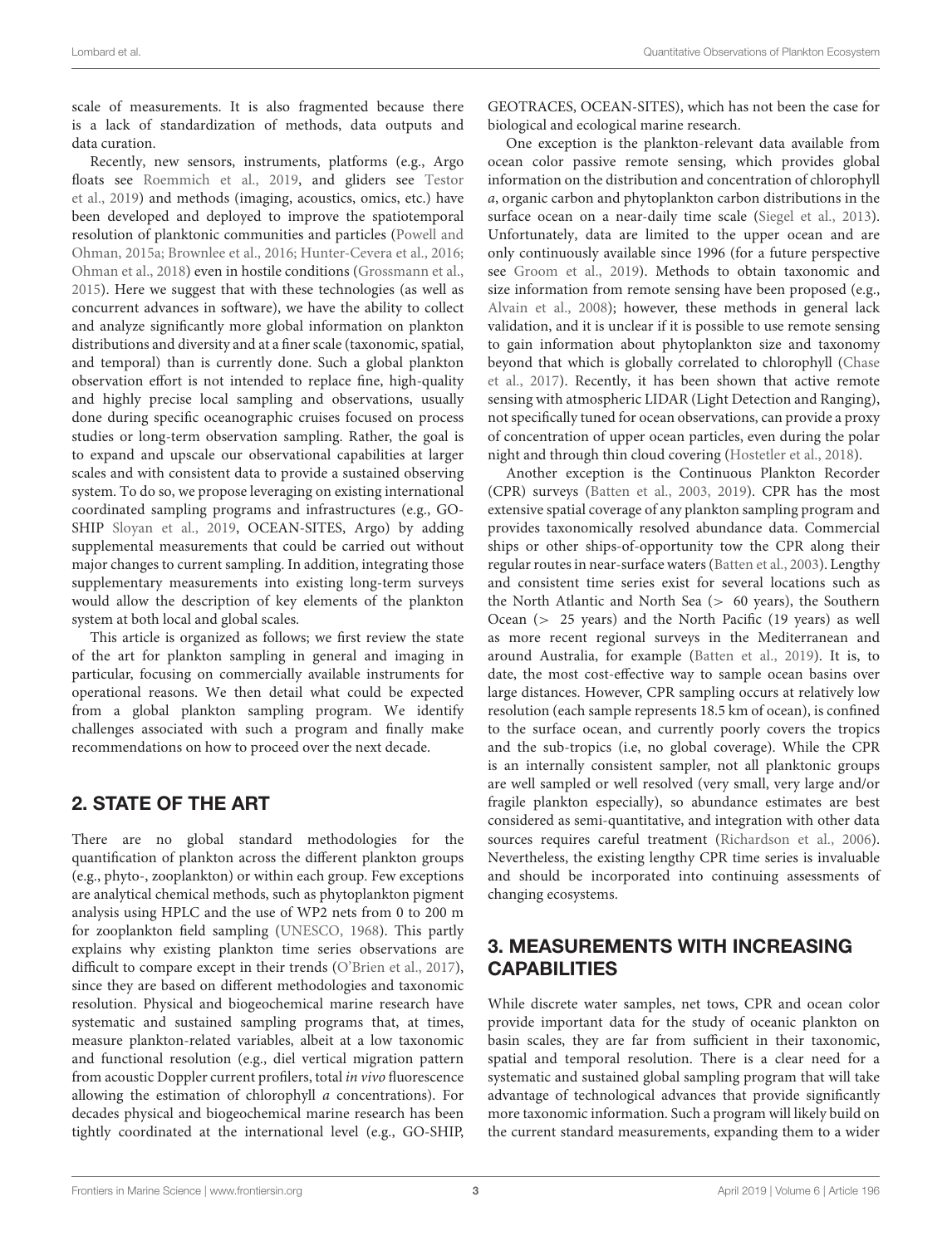range of pelagic systems, to a finer spatial, temporal and also functional/taxonomic resolution by incorporating the growing field of -omics and the expanding suite of autonomous sensors and quantitative imaging technologies.

In this section, we provide a list of existing sampling technologies for plankton. While all have achieved a technology readiness level (TRL) beyond the prototype stage, some of these technologies are more mature than others. Assessment of TRL depends, among other things, on method of deployment (e.g., AUV vs. R/V), but we avoid getting into these details here. Much about the TRL of a specific technology for a specific application can be assessed from the literature provided. Literature emanating from groups who have not developed the technology is particularly useful to assess the operational status of a given technology.

#### 3.1. Analysis of Water Samples

Discrete sample analysis is performed on water samples taken from CTD-rosettes, surface buckets, water pumped from the surface into vessels (flow-through systems) and plankton nets. Such analyses often target the bulk properties of the underlying particle/plankton population, including chemical analysis of mass and elemental content, pigment content, size distribution and genetics.

#### 3.1.1. Bulk Mass and Elemental Composition

Total suspended mass in the upper open ocean is dominated by plankton-derived particles. The analysis of organic carbon, phosphorous, nitrogen and micro elements associated with bulk particulate samples retained on a filter provides essential descriptors of the dynamics of such particles. The associated methods have been determined and refined for decades (e.g., [Hurd and Spencer, 1991;](#page-17-5) [Cutter et al., 2017\)](#page-16-4).

#### 3.1.2. Diagnostic Pigments

Information on phytoplankton diversity can be gained from High Performance Liquid Chromatograhy (HPLC) analysis of pigments present in bulk samples. Whereas, chlorophyll a is present in all phytoplankton (although in its divinyl form in prochlorophytes) and typically used as a proxy of phytoplankton biomass, accessory pigments vary with phytoplankton community composition, and some pigments can be used as biomarkers of specific taxa [\(Gieskes and Kraay,](#page-17-6) [1983;](#page-17-6) [Jeffrey et al., 1997;](#page-17-7) [Roy et al., 2011\)](#page-19-7). Several pigmentbased approaches have been proposed that allow estimating the relative contribution to chlorophyll a of different phytoplankton taxa (CHEMTAX algorithm [Mackey et al., 1996\)](#page-18-9) or taxonomic groupings or size classes [\(Claustre, 1994;](#page-16-5) [Vidussi et al., 2001;](#page-20-0) [Uitz et al., 2006;](#page-19-8) [Aiken et al., 2008\)](#page-15-7). Pigment-based methods have the advantage that they cover the whole phytoplankton assemblage in a single analysis and provide a quantitative assessment of phytoplankton community composition at the level of class or higher [\(Bax et al., 2001\)](#page-15-8). However, lacking flow cytometry and microscopy validation, these methods can have large uncertainties linked to variability in accessory pigmentation within a given taxon or induced by environmental factors [\(Henriksen et al., 2002;](#page-17-8) [Laviale and Neveux, 2011\)](#page-18-10). It is also recognized that some biomarker pigments are not restricted to one single taxon, leading to ambiguity in the discrimination of some phytoplankton groups. Chlorophyll a can also be estimated from fluorometric and spectrophotometric analysis; however, such data can be significantly different from determination obtained with HPLC and are not recommended as a standard. However, they have significant value in conjunction with longterm time-series, where they have been used for years.

#### 3.1.3. Genomic and Next Generation Sequencing

Next generation sequencing (NGS, also called high throughput sequencing, HTS) provides relatively cost-effective and fast sequencing of DNA and RNA. Initially developed for microbial ecology, and now applied to any drop of water, it has been progressively applied to the whole marine ecosystem (e.g., metabarcoding, metagenomics, metatranscriptomics), encompassing plankton, nekton and even benthic organisms. Barcoding targets and amplifies a specific sequence that is highly conserved yet variable across taxa, such as the 18S ribosomal DNA or cytochrome oxidase (COI) genes for eukaryotes, in order to identify a specific organism. Metabarcoding (MetaB) is the application of barcoding at the scale of a whole water sample and allows the classification of organisms either expressed as in Operational Taxonomic Units (OTU) whose DNA is present in a given sample [\(Bucklin et al., 2016\)](#page-16-6) or assigned to different taxa through the comparison with databases of named reference sequences. They represent the principal way of addressing biodiversity for prokaryotes and, to some extent, for pico- and nanoeukaryotes as well. Similarly, metagenomics (MetaG) allows the study of all genes present in a given water sample, giving access to the reconstruction of full genomes (Metagenomeassembled genomes or MAGs) for non-model and uncultivated organisms (e.g., [Delmont et al., 2018;](#page-17-9) [Tully et al., 2018\)](#page-19-9). RNA sequencing through transcriptomic and metatranscriptomic (MetaT) methods provides new insights into gene expression, and DNA or RNA sequences converted to amino acid sequences (e.g., proteins) allow the characterization of protein structures and phenotypic variations across planktonic communities (e.g., [Carradec et al., 2018\)](#page-16-7). These techniques can also be applied at the individual level of a single cell, giving new insight on the genomes and their expressions of uncultured species.

MetaB requires gene amplification using primers that attempt to be as universal as possible, but may still lead to differential amplification of some organisms, whereas MetaG could exhibit biases associated with the length of reads obtained through HTS (although long-read sequencing is currently being developed, it currently has a relatively high level of sequencing error). Due to these different steps, -omics methods provide results that, at present, should only be considered as relative, or semiquantitative at best (e.g., [Bucklin et al., 2016\)](#page-16-6). Another limitation of these methods is the lack of reference sequences in databases, although the reconstruction of MAGs from MetaG data could partly overcome this issue.

MetaB and "environmental" DNA (eDNA) analyses, since they allow estimation of the diversity of samples with unprecedented taxonomic resolution and have become relatively affordable and automated [\(Ji et al., 2013\)](#page-17-10), have the potential to be used in global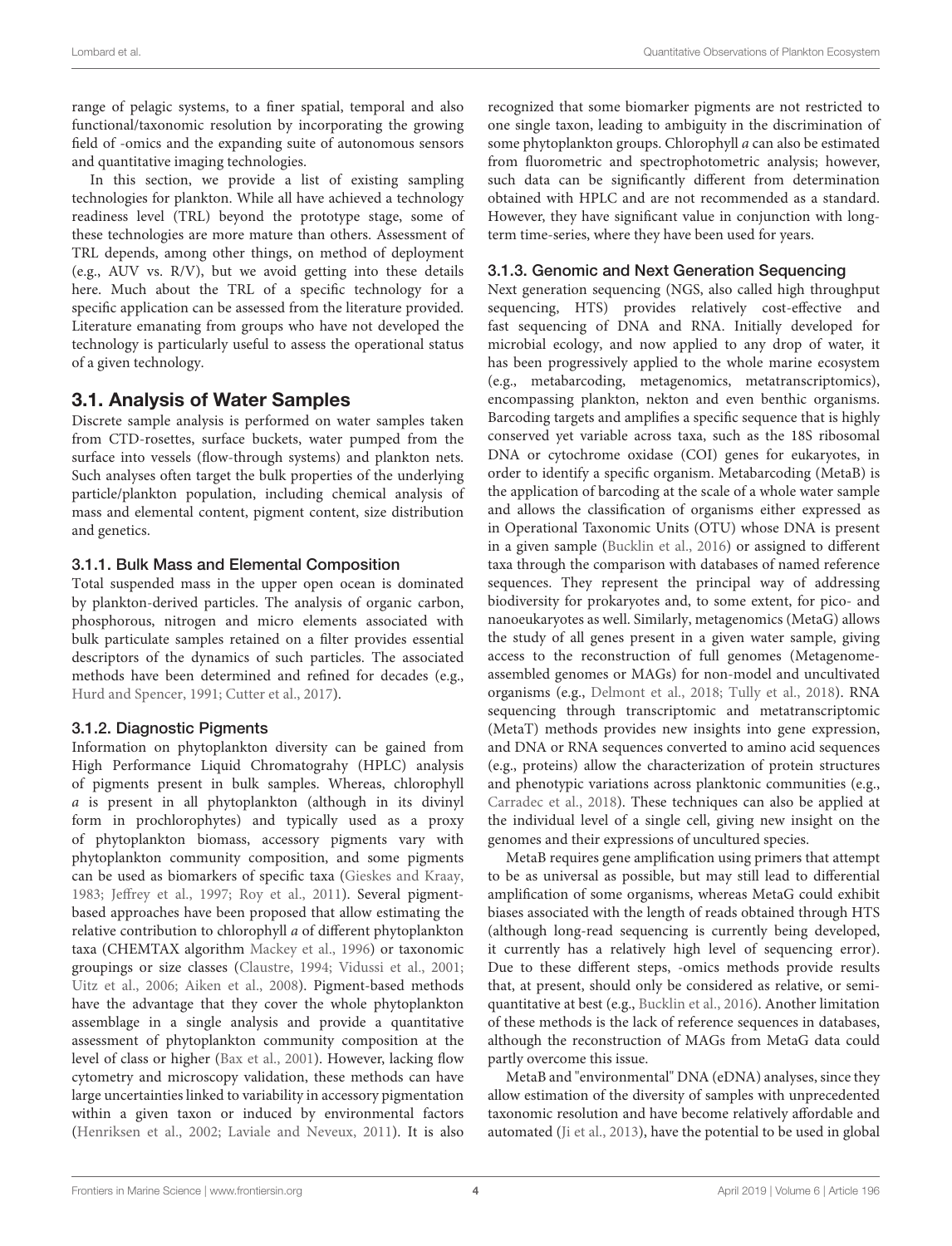surveys to address the diversity of organisms. However, they may not yet be ready nor affordable for large-scale ecosystem surveys [\(Deiner et al., 2017\)](#page-16-8), while the complexity of analyzing the resulting data remains a challenge. In fact, 10 years ago (Bowler et al., [2009\)](#page-16-9) predicted that miniaturized ecogenomic sensors able to monitor almost all planktonic DNA and RNA would allow near real-time measurements of microbial activity in the ocean and associated biogeochemical processes such as carbon flux. However, such an achievement has not yet been reached, but the recent development of Oxford Nanopore MinION sequencing [\(Jain et al., 2016;](#page-17-11) [Lu et al., 2016\)](#page-18-11) and its first applications in the marine environment [\(Warwick-Dugdale et al., 2018\)](#page-20-1) indicate that this possibility may become available soon.

#### 3.2. Sensors

Sensors measuring bio-acoustical and bio-optical properties (see below) have been mounted on CTD-rosette frames, undulating vehicles, autonomous vehicles and floats, ship hulls (for bioacoustics) and in-line flow-through systems (bio-optics). All sensors require calibrations to obtain absolute physical values comparable across instruments and proxy-calibrations to convert signals to biogeochemical parameters, as these measurements provide a proxy—not a direct—estimate of variables of interest. This is because while the forward problem is well defined (e.g., predict the acoustical or optical signal measured given a field of known organisms with specific optical or acoustical characteristics), the inverse problem is not (i.e., there are many possible configurations of organisms that could result in the observed signal; some, however, are more likely than others if we have additional knowledge). Hence, these methods are more useful when deployed in conjunction with other measurements.

#### 3.2.1. Bio-Acoustics

Acoustic methods can reveal much about the spatial distribution and temporal dynamics of zooplankton. For example, echosounders led to the discoveries of the diel vertical migration of plankton and micronekton [\(Johnson,](#page-18-12) [1948\)](#page-18-12) and their ubiquitous and dense but previously hidden aggregations [\(Cheriton et al., 2007\)](#page-16-10). The ability of acoustic tools to simultaneously assess animals ranging in size from sub-mm to m allows ecological processes in the plankton to be examined [\(Kaartvedt, 2000;](#page-18-13) [Ballón et al., 2011;](#page-15-9) Benoit-Bird and McManus, [2014;](#page-15-10) [Powell and Ohman, 2015b\)](#page-18-14) when appropriate frequencies are chosen. However, this ability also highlights a key challenge—separating animal types and accurately assessing the biomass of each. While these approaches have long been used for fish stock assessment and management of a number of species [\(MacLennan and Simmonds, 1992\)](#page-18-15), in plankton, dramatic differences in body size, species composition, elastic properties of the animals and orientation markedly influence the acoustic reflectivity or target strength [\(Roberts and Jaffe,](#page-19-10) [2008;](#page-19-10) [Briseño-Avena et al., 2018\)](#page-16-11), coupled with the complexity of the community, making separation of taxa and assessment of biomass difficult. To address these challenges, research efforts have recently shifted from adding additional narrow-band signals (e.g., [Holliday et al., 2009\)](#page-17-12) to utilizing a continuum of frequencies to increase the amount of information available from acoustic returns (e.g., [Jech et al., 2017\)](#page-17-13). Acoustic measurements, however, will always have uncertainties; many of the greatest insights on zooplankton resulted from creative integration of multiple, complementary sampling devices including acoustics with nets, optics, imaging and animal tagging to take advantage of the different strengths and fill in the gaps of each approach (reviewed in [Benoit-Bird and Lawson, 2016\)](#page-15-11). Multi-sensor fusion efforts have the potential for wider application through the use of autonomous platforms, which resolves the limited range issue of high frequency acoustics. While bio-acoustic instruments have only begun to be deployed over long periods of time on autonomous platforms [\(Powell and Ohman, 2015a](#page-18-7)[,b\)](#page-18-14), we expect that strong development and wide use of these instruments will be seen in the next decade [\(Benoit-Bird et al., 2018\)](#page-15-12).

#### 3.2.2. Bio-Optics

Like acoustic, optical measurements are best used with complementary sampling approaches. Measurements of the optical characteristics of water (e.g., absorption, scattering, attenuation and fluorescence) in situ have been used for decades (e.g., [Gardner et al., 2018\)](#page-17-14) to characterize bulk properties associated with micrometer-size particles in general and phytoplankton in particular (near-forward scattering extends this range to a few 100  $\mu$ m). Deployed on profiling floats, gliders, moorings, CTD rosette frames and in-line systems they are capable of providing high-resolution information on the spatial distribution of phytoplankton but with little specificity in terms of composition. They can also provide information on a few pigments beyond chlorophyll a [\(Chekalyuk and Hafez,](#page-16-12) [2008;](#page-16-12) [Proctor and Roesler, 2010;](#page-18-16) [Chase et al., 2013\)](#page-16-13) which have been used to provide estimates of phytoplankton functional groups (e.g., [MacIntyre et al., 2010;](#page-18-17) [Houliez et al., 2012\)](#page-17-15). Data on basin scales from in-line systems and BGC-Argo floats have become available [\(Boss et al., 2013;](#page-16-14) [Rembauville et al., 2017\)](#page-18-18), which is useful, for example, to validate satellite-based algorithms [\(Werdell et al., 2013;](#page-20-2) [Haëntjens et al., 2017\)](#page-17-16). These techniques are also useful as proxies of particulate organic carbon in general and phytoplankton carbon in particular (Cetinić et al., 2012; Graff et al., [2015\)](#page-17-17). Bio-optical sensors are more sensitive to fouling and require periodic cleaning or bio-shutters. Simple measurements, such as the Secchi disk, have been very useful to characterize the optical status of the upper ocean including long-term changes of plankton [\(Boyce et al., 2010\)](#page-16-16).

### 3.3. Particle Size Distribution

Particle counters are designed to count particles and obtain information on their size. There are two main types of particle counters: (1) Electronic particle counters measure the change in impedance as an estimate of the physical volume occupied by a particle while it passes through a small aperture (Coulter et al., [1966;](#page-16-17) [Graham, 2003\)](#page-17-18). (2) Optical counters are based on shadow (HIAC counters and the LOPC, the latter no longer commercially available) or near-forward scattering of a laser beam as it encounters particles (Sequoia's LISST). While many of these technologies have been around for decades, in recent years the LISST has been successfully deployed in open ocean environments on CTD rosette frames [\(Reynolds et al., 2010;](#page-19-11)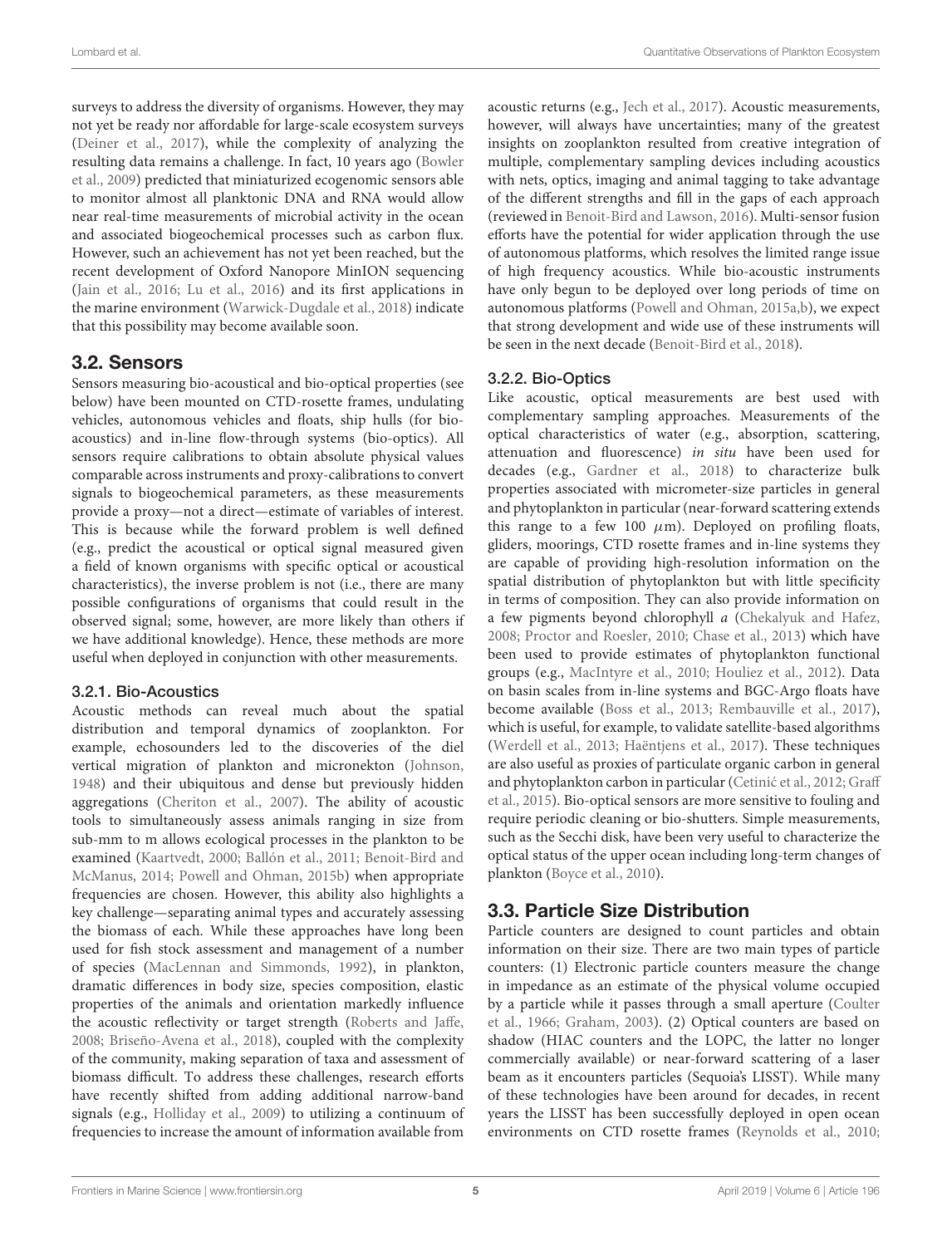[Barone et al., 2015;](#page-15-13) [Leroux et al., 2018\)](#page-18-19) and in flow-through systems [\(Boss et al., 2018\)](#page-16-18). Note that optical counters are primarily sensitive to the cross-sectional area of particles while the resistance-based particle counter size is based on particle volume, hence the specific size associated with the particles, based on an equivalent sphere, is different in both cases. Additionally, handling and hydrodynamics associated with delivering the sample to the sizing instrument can affect the size determined, due to aggregation/disaggregation processes in the sample prior to sampling. Hence, some researchers intentionally disaggregate the sample prior to measurement [\(Milligan and Kranck, 1991\)](#page-18-20).

## 3.4. Analysis of Individual Organisms and Particles

Imaging of individual organisms and particles, as long as the volume analyzed is well quantified, makes it possible to obtain simultaneously: (1) abundance of the different groups of plankton and their relative contribution to total abundance and biomass, (2) morphological or optical measurements on the organisms that can be used to obtain their biovolume as a proxy of their biomass, but also to derive size spectra of the imaged objects and (3) production of a digital archive of images and optical properties that can be shared or reprocessed if more information is needed. In addition, imaging systems can be operated on fresh samples on research vessels or in situ, as well as on concentrated or fixed samples. In some cases, images may reveal behavioral information (e.g., predator-prey interactions, parasitism, diurnal vertical migration) as well as physiological state and population conditions, from which rates may be inferred (e.g., lipid content and egg-production rates of ovigerous copepod species, [Möller et al., 2015;](#page-18-21) growth rate of phytoplankton species, [Dugenne et al., 2014\)](#page-17-19).

Since the 1980s, a considerable amount of energy has been directed to produce prototypes of automated quantitative imaging devices [see reviews in [Foote \(2000\)](#page-17-20), [Wiebe and Benfield](#page-20-3) [\(2003\)](#page-20-3), [Benfield et al. \(2007\)](#page-15-14), [Sieracki et al. \(2010\)](#page-19-12), Stemmann and Boss [\(2011\)](#page-19-13)], among which some are now commercially available (**[Table 1](#page-6-0)**). Some global patterns in large plankton communities and/or particle fluxes have emerged from intense use of these devices during ship surveys [\(Stemmann et al., 2008b;](#page-19-14) Bonato et al., [2015;](#page-16-19) [Guidi et al., 2015;](#page-17-21) [Thyssen et al., 2015;](#page-19-15) [Biard et al.,](#page-16-20) [2016;](#page-16-20) [Waite et al., 2016\)](#page-20-4) or on high frequency platforms (Thyssen et al., [2008,](#page-19-16) [2014\)](#page-19-17). These instruments can be used in situ, in the laboratory and/or on a research vessel depending on their design, but they all share some common principles. Marine particles and plankton either pass by or are placed in a known volume illuminated by a specific light source. For optical devices, various optical measurements are made (e. g., fluorescence), while for imaging devices a picture is taken and measurements inferred from the picture (both could happen for the same object in the case of imaging flow cytometers). Images can be classified according to taxonomic or functional groups and living cells can be separated from aggregates and other non-living particles.

Imaging devices also provide common particle characteristics: each object's size, shape and cross-sectional area can be determined as well as the intensity of light coming from each pixel of the particle, identified thanks to its optical or image characteristics, producing a large amount of raw data. Sometimes, these data are used to provide statistics for a given group (e.g., flow cytometry) or for given sizes. Each optical/imaging technique also comes with its own size range limitation (**[Table 1](#page-6-0)** and **[Figure 1](#page-8-0)**). Small particles are often too small to be imaged efficiently (too few pixels, signal below threshold or near noise level), while larger organisms are too scarce to be sampled quantitatively (volume analyzed is too small), or too large to pass by the tubing of some devices, resulting in a narrow size range compared with the theoretical one (**[Figure 2](#page-9-0)**). This "effective" range is often missing from technical documentation and needs to be determined experimentally. Additionally, to obtain taxonomic information from optical or imaging methods, there is a need for a computer-assisted human expert to classify organisms based on their optical properties (e.g., "gating" in flow cytometry) or on their image. While machine-learning methods are getting progressively more efficient [\(Luo et al., 2017\)](#page-18-22), the final taxonomic resolution is often limited, and may include substantial errors [\(Culverhouse et al., 2003,](#page-16-21) [2006\)](#page-16-22). The increased capabilities in automated recognition of images still needs to be complemented with taxonomic expertise. Training libraries associated with specific technologies are expanding and could be refined to be applied to new datasets as well as to revisit old datasets. This ensures that the taxonomic knowledge is preserved in the form of image libraries, in a fashion similar to plankton identification field guides (but not quite as rigorous as taxonomic keys). Finally, strong analytical and programming skills as well as computer resources are needed to sort and analyze these often very complex data, which combine organisms' taxonomic, morphological and optical properties together with their concentration.

#### 3.4.1. Flow Cytometers

Flow cytometry measures fluorescence and scattering signals from single virus, bacterial or protistan cells contained in a seawater sample. Flow cytometry fluidics are designed to orient individual particles through a capillary where they are illuminated sequentially by one or several laser beams. The scattering signals (forward and side scattering, FSC and SSC) accompanied with different fluorescence signal intensities are recorded for each individual object. Fluorescence is either natural to the cell (e.g., photosynthetic pigments) or originating from a specific stain (e.g., SYBR green stains, which bind to DNA). Therefore, flow cytometry can record simultaneously on the same particle several features representative of its size (FSC), granularity (SSC) or pigment quantity and composition (fluorescence). Note, however, that SSC depends on size, but also shape and refractive index of the analyzed cell [\(Green et al.,](#page-17-22) [2003;](#page-17-22) [Agagliate et al., 2018\)](#page-15-15), and without a proper calibration against cells similar to the ones present in a sample (e.g., Laney and Sosik, [2014\)](#page-18-23), the size of particles inferred from FSC could be significantly biased. Different populations of particles sharing similar characteristics are often lumped (a human-based "gating" step) to represent sub-populations of the underlying assembly.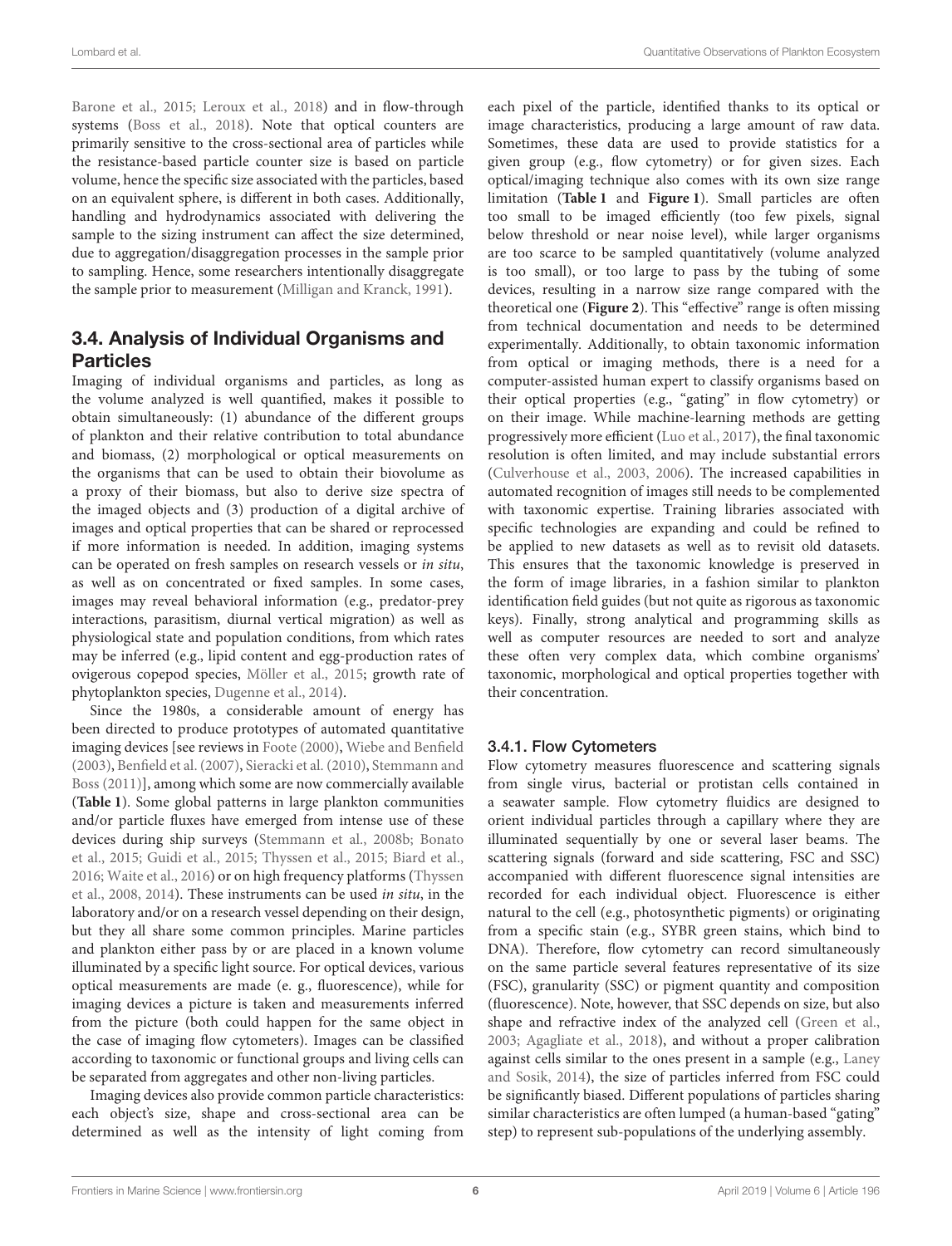<span id="page-6-0"></span>

| (optical) 1-800 µm<br>300 nm-30 µm<br>$0.4 - 1,600 \mu m$<br>$1.3 - 600 \mu m$<br>$0.2 - 100 \mu m$<br>$0.2 - 800 \mu m$<br>$5-150 \mu m$<br>(imaging)<br>Coulter Counter<br>FlowCam Nano<br>CytoSense and<br>Flowcytometry<br>FlowCytoBot<br>CytoSub<br>Imaging<br>HIAC | observations<br>quantitative                                        | Typical sample<br>volume                                               | Sampling                      | Sample                       | Condition of use                 | operating<br>range<br>Max. | Method                                                    | Approximate<br>cost                              | Seller                               | Final results               |
|--------------------------------------------------------------------------------------------------------------------------------------------------------------------------------------------------------------------------------------------------------------------------|---------------------------------------------------------------------|------------------------------------------------------------------------|-------------------------------|------------------------------|----------------------------------|----------------------------|-----------------------------------------------------------|--------------------------------------------------|--------------------------------------|-----------------------------|
|                                                                                                                                                                                                                                                                          | tbe                                                                 | ml/min<br>$25 - 100$                                                   | Water                         | Fresh (fixed)                | On board/                        | ma                         | Optical                                                   | 26,000 €                                         | Beckman-Coulter                      | Particles nb,               |
|                                                                                                                                                                                                                                                                          |                                                                     |                                                                        |                               |                              | aboratory                        |                            |                                                           |                                                  |                                      | size                        |
|                                                                                                                                                                                                                                                                          | tbe                                                                 | $>8$ m/min                                                             | Water                         | Fresh (fixed)                | On board/<br>laboratory          | ΓØ                         | Physical                                                  | 45,000€                                          | Beckman-Coulter                      | Particles nb,<br>size       |
|                                                                                                                                                                                                                                                                          | $0.2 - 20 \mu m$                                                    | $10 \mu L - 1 \text{ m}$                                               | Water                         | Glutaraldehyde<br>Fixed with | Laboratory                       | m                          | Optical                                                   | $\mathbf{I}$                                     | several available                    | Particles nb<br>type, size  |
|                                                                                                                                                                                                                                                                          | 10-80 $\mu$ m                                                       | m/h<br>5 ml (15                                                        | Water                         | Fresh (fixed)                | In situ /on board/<br>laboratory | 40 m                       | Optical/imaging                                           | \$158,000                                        | McLane research<br>laboratories inc. | Particles nb<br>type, size  |
|                                                                                                                                                                                                                                                                          | tbe                                                                 | $0.5 - 5$ ml $(5 - 1,000$<br>$\mu$ l/min)                              | Water                         | Fresh (fixed)                | In situ /on board/<br>laboratory | 200 m                      | imaging (optional)<br>Optical (scanning<br>flowcytometry) | 90,000-130,000<br>€depending on<br>configuration | CytoBuoy b.v.                        | Particles nb,<br>type, size |
|                                                                                                                                                                                                                                                                          | tbe                                                                 | $20 \mu L/m$ in                                                        | Water                         | Fresh / Fixed                | On board/<br>laboratory          | ma                         | Imaging                                                   | \$117,000                                        | Fluid Imaging<br>Technologies        | Particles nb,<br>type, size |
| $-75-1,000 \mu m$<br>$-20 - 300 \mu m$<br>$-10-100 \mu m$<br>$-3 - 50 \mu m$<br>Flowcam with<br>objectives:<br>different<br>$-10X$<br>$-20X$<br>$\approx$<br>4X                                                                                                          | (water) 200<br>(net) $\mu$ m<br>$-30 - 100$<br>-tbe<br>-tbe<br>-tbe | -na 5 ml/min $-40$ ml<br>1 ml/min -na 0.2<br>ml/min -na 0.05<br>ml/min | Plankton nets<br>Water +      | Fresh/Fixed                  | On board/<br>laboratory          | m                          | by optical signal)                                        | Imaging (triggered \$57,000 \$92,500<br>(laser)  | Fluid Imaging<br>Technologies        | Particles nb<br>type, size  |
| $300 - 5,000 \mu m$<br>Flowcam-macro                                                                                                                                                                                                                                     | tbe                                                                 | depending on net<br>ml/min<br>(several m3<br>cast)<br>100-900          | Plankton nets                 | Fresh / Fixed                | On board/<br>laboratory          | ma                         | Imaging                                                   | \$54,000                                         | Fluid Imaging<br>Technologies        | Particles nb,<br>type, size |
| 150-100,000 pm<br>Zooscan                                                                                                                                                                                                                                                | $240 - 5,000 \mu m$<br>(depending on<br>nets)                       | depending on net<br>several m3                                         | Plankton nets                 | Fresh / Fixed                | Laboratory                       | ma                         | Imaging                                                   | 26,000€                                          | Hydroptic                            | Particles nb,<br>type, size |
| $1-500 \mu m$<br>LISST-200                                                                                                                                                                                                                                               | tbe                                                                 | $\mathsf{I}$                                                           | Cast                          | Fresh                        | In situ                          | 600 m                      | Optical                                                   | \$37,500                                         | Sequoia                              | Particles nb,<br>size       |
| $25 - 2,500 \mu m$<br>LISST-Holo2                                                                                                                                                                                                                                        | tbe                                                                 | $30$ m $\text{Vs}$                                                     | Cast                          | Fresh                        | In situ                          | 3,000 m                    | Optical                                                   | \$39,500                                         | Sequoia                              | Particles nb,<br>size       |
| 60-20,000 µm<br>UVP-5                                                                                                                                                                                                                                                    | 700-10,000 µm<br>$60 - 1,000 \mu m$<br>(imaging)<br>(optical)       | per 5 m<br>depth intervals<br>100-200L                                 | Cast                          | Fresh                        | In situ                          | 6,000 m                    | Optical/imaging                                           | 92,000 €                                         | Hydroptic                            | Particles nb,<br>type, size |
| 60-20,000 µm<br>UVP-6LP                                                                                                                                                                                                                                                  | 500-10,000µm<br>60-1,000 µm<br>(imaging)<br>(optical)               |                                                                        | Cast, gliders,<br>Argo floats | Fresh                        | In situ                          | 6,000 m                    | Optical/imaging                                           | 15,000€                                          | Hydroptic                            | Particles nb,<br>type, size |
| SIIS                                                                                                                                                                                                                                                                     | 60 $\mu$ m-130 mm 600 $\mu$ m-130 mm<br>(imaging)                   | 5 kts<br>$150$ $\cup$ s at                                             | Towed                         | Fresh                        | In situ                          | 200 m                      | shadowgraph<br>Focused                                    | \$100,000                                        | Bellamare-us.com Particles nb,       | type, size                  |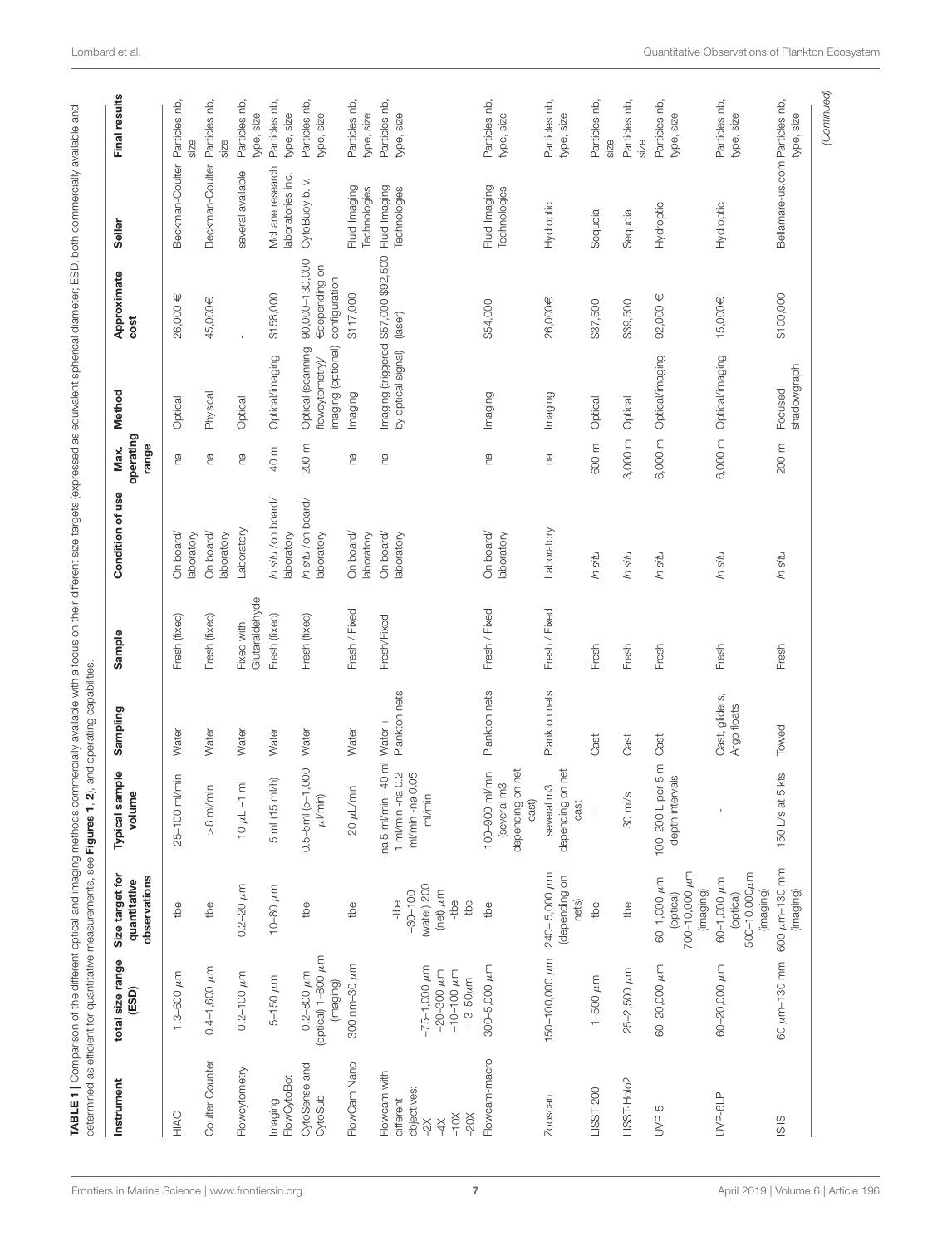| Lombard et al. |  |  |  |
|----------------|--|--|--|
|----------------|--|--|--|

| Quantitative Observations of Plankton Ecosystem |
|-------------------------------------------------|
|                                                 |

| <b>TABLE 1</b>   Continued |                            |                                                 |                                      |          |             |                                           |                                                         |                     |                                                     |                             |
|----------------------------|----------------------------|-------------------------------------------------|--------------------------------------|----------|-------------|-------------------------------------------|---------------------------------------------------------|---------------------|-----------------------------------------------------|-----------------------------|
| Instrument                 | total size range<br>(ESD)  | Size target for<br>observations<br>quantitative | Typical sample<br>volume             | Sampling | Sample      | Condition of use Max. Method<br>operating | range                                                   | Approximate<br>cost | Seller                                              | Final results               |
| CPICS                      | $30 \mu m - 20 \text{ mm}$ | $60 \mu m$ - the                                | 1 ml (10 ml/s)                       | Fluids   | Fresh/fixed | In situ                                   | 1,000, Imaging<br>6,000,<br>10,000 m<br>1,000 m Imaging | 38,000              | CoastalOcean<br>Vision.com                          | Particles nb,<br>type, size |
| yPR                        | $30 \mu m - 5 \text{ cm}$  | $100 \mu m$ -tbe                                | $1.25 - 380$ ml (37<br>ml/s-9.5 L/s) | Water    | Fresh       | In situ                                   |                                                         | \$100,000           | info@seascaninc. type, size<br>Seascan Inc.<br>com) | Particles nb,               |
| LOKI                       | $25 \mu m - 2 \text{ cm}$  | $50 \mu m - 2 \text{ cm}$                       | $1.6 - 3.5$ m                        | Towed    | Fresh       | In situ                                   | 1,000 or Imaging<br>3,000 m                             | 75,000-150,000      | (sale@isitec.de)<br><b>ISITEC</b>                   | Particles nb,<br>type, size |
| the: to be evaluated.      |                            |                                                 |                                      |          |             |                                           |                                                         |                     |                                                     |                             |

#### 3.4.2. Imaging Systems

#### **3.4.2.1. Imaging flow cytometry**

Imaging flow cytometry (IFC) combines single-particle fluidics, optical characterization and the imaging of cells/colonies. Th e triggering of an image can be initiated based on different properties of the cell probed ahead of the camera (see [Barteneva and Vorobjev, 2015](#page-15-16) for a review). Four IFCs have been used routinely within aquatic research, the Imaging FlowCytobot R [\(Olson and Sosik, 2007;](#page-18-24) [Sosik and Olson,](#page-19-18) [2007\)](#page-19-18), the Cytosense/Cytobuoy R [\(Dubelaar et al., 1999\)](#page-17-23), the FlowCam® (Flow Cytometer And Microscope; [Sieracki et al.,](#page-19-19) [1998](#page-19-19) and the ZooCAM [Colas et al., 2018,](#page-16-23) which differ in their approaches, outputs and size range (**[Table 1](#page-6-0)**).

- The Imaging FlowCytobot records images for all particles above laser scattering and/or Chl a fluorescence trigger levels, with consistent image focus enabled by the hydrodynamic focusing principle of the conventional flow cytometric approach of sample injection into a sheath flow (the scattering and fluorescence data are preserved for further analysis). IFCB is a fully automated, submersible instrument with built in design features (e.g., self-cleaning, onboard analysis of standard beads) that enable long ( > 6 months) unattended deployments in the ocean. It is also routinely operated in flow-through systems during ship surveys.
- The CytoSense (and CytoSub which is a submersible version) measures FSC, SSC and multiple fluorescence signals. The scatter/fluorescence scans (pulse shape) show one-dimensional morphology and optical features of big cells, colonies, chains and filaments, converging to "normal" flow cytometry data (totals) for picoplankton. The optional camera makes bright field images of individual particles, hydrodynamically focused along their long axis by low shear acceleration in sheath fluid of particles. At high concentrations of particles which are detected at a fast rate (up to 10 k/s), al l particles cannot be imaged and specific values of the optical scans are preselected to act as a trigger. Optical scattering and fluorescence output as well as imaging data are considered as the output of this instrument, while the combination of both properties will increase the classification efficiency.
- The FlowCam uses a similar imaging principle as the Imaging FlowCytoBot (but lacks the hydrodynamic focusing provided by the sheath flow). Images are acquired either continuously (autotrigger mode) or after the detection of a fluorescent (Chl a) particle. FlowCam-nano and FlowCam-macro use only the autotrigger mode, respectively, to take pictures of smaller and larger objects and organisms.
- The ZooCAM uses an imaging principle similar to that of FlowCam-Macro.

Notably, depending on the trigger mode of these different IFC instruments, only some of the plankton may be characterized. When fluorescence triggering is used, organisms and particles with undetectable fluorescence will be missed [\(Reynolds et al.,](#page-19-11) [2010\)](#page-19-11). This does not apply if all organisms and particles are imaged by using scattering signals as an image trigger (e.g., "auto-trigger mode" for FlowCam, "unsupervised mode" for CytoSense).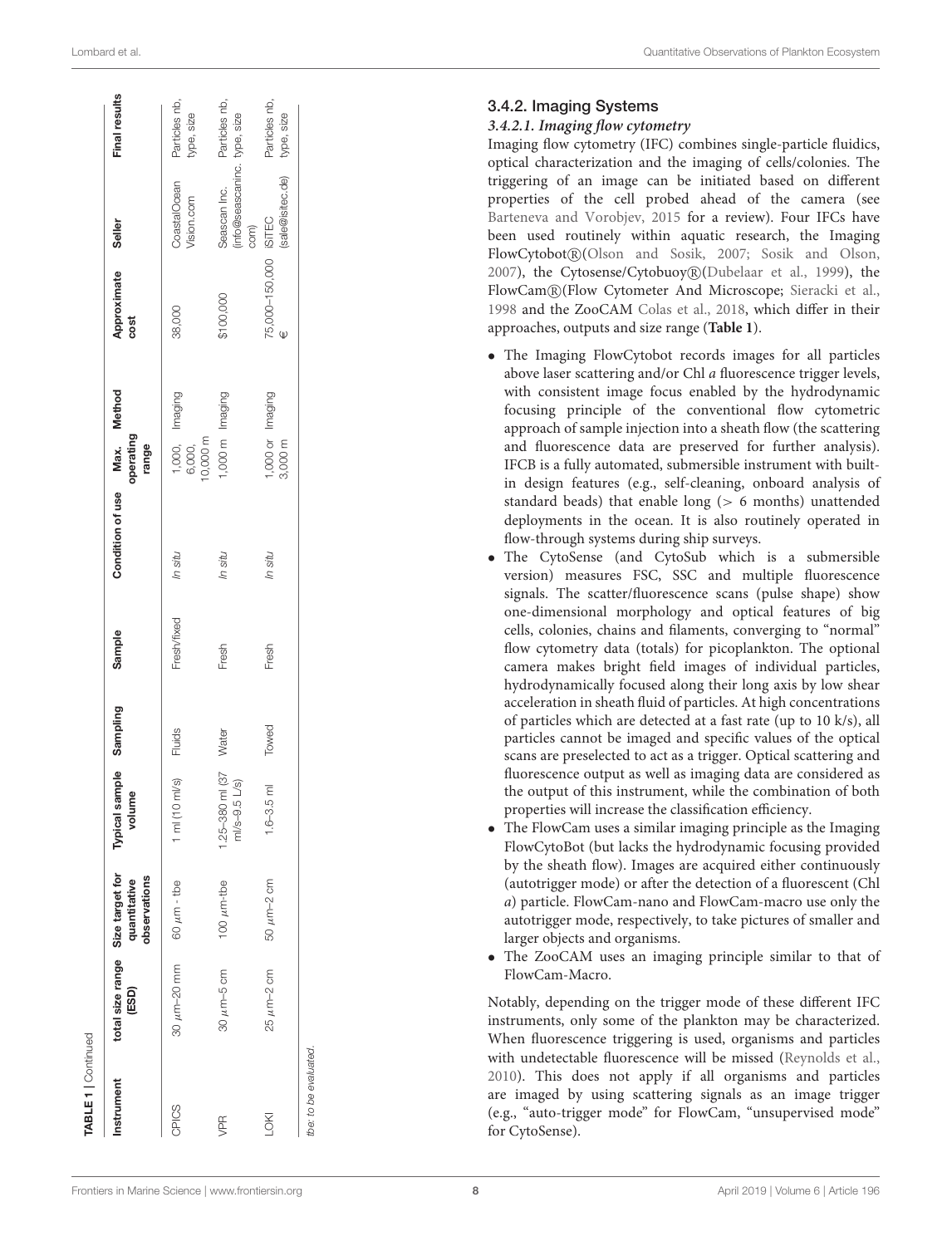

#### <span id="page-8-0"></span>**3.4.2.2. Laboratory and in situ imaging systems**

In order to obtain quantitative information on plankton > 100  $\mu$ m, larger volumes of water need to be examined than is possible with IFCs. In situ imaging is non-destructive and can be combined with net sampling. However, there are numerous challenges. The most important criterion is the optimization of the trade-off between sensitivity, resolution, contrast and depth of field so that image quality allows taxonomic identification while the imaged volume is large enough for statistically relevant estimations of concentrations.

High magnification imaging at short distances results in a depth of field (DOF) of only a few millimeters and thus, in a high proportion of out-of-focus images not limited to the DOF (e.g., [Schulz, 2013\)](#page-19-20). To avoid motion blurring, short shutter speeds of a few microseconds are required (e.g., [Davis et al., 1992;](#page-16-24) [Schulz,](#page-19-20) [2013\)](#page-19-20). Illumination adapted to the in situ and towing conditions should guarantee the image quality and high signal-to-noise ratio of the camera. Imaging systems can be adapted to illuminate a calibrated volume of water for more precise quantification of plankton and particles [\(Picheral et al., 2010\)](#page-18-25). Due to the abovedescribed trade-offs, in situ systems have a relatively restricted size range of operation and focus either on small size classes with a small volume imaged (e.g., CPICS, LOKI), where imaging of sizes less than a few millimeters with a high depth of field is close to the feasible border of the physical laws of optics [\(Schulz,](#page-19-20) [2013\)](#page-19-20), or target larger fields of views with less details on organism morphology.

Another method to overcome the in situ constrains is to use imaging methods on net-collected plankton samples. In this case the conditions required for an optimal field of view and DOF may be met. However, net tows integrate the plankton over towing distances and can be intrusive, damaging some of the collected organisms. Plankton samples from nets may be imaged either by flow-through chambers (e.g., FlowCam-Macro, LOKI) or plankton scanners such as the ZooScan (Gorsky et al., [2010\)](#page-17-24). Flow-through techniques limit the maximal size of organisms observable to the minimal diameter of its tubing. To avoid clogging, larger individuals are removed prior to analysis. Scanner-based approaches cannot be used in situ and are difficult to use at sea. Samples therefore have to be treated with fixatives that can modify the chemical composition of organisms, their color and, in some cases, their morphology. in situ imaging provides an alternative to study fragile taxa, such as gelatinous organisms, which may be damaged or destroyed by net tows [\(Remsen et al., 2004;](#page-19-21) [Stemmann et al., 2008a\)](#page-19-22).

In the following section, a selection of plankton imaging devices (other than the IFCs discussed above) that are commercially available, along with their imaging approach, are briefly introduced (more details are available in **[Table 1](#page-6-0)**). As a general rule, information content on plankton increases with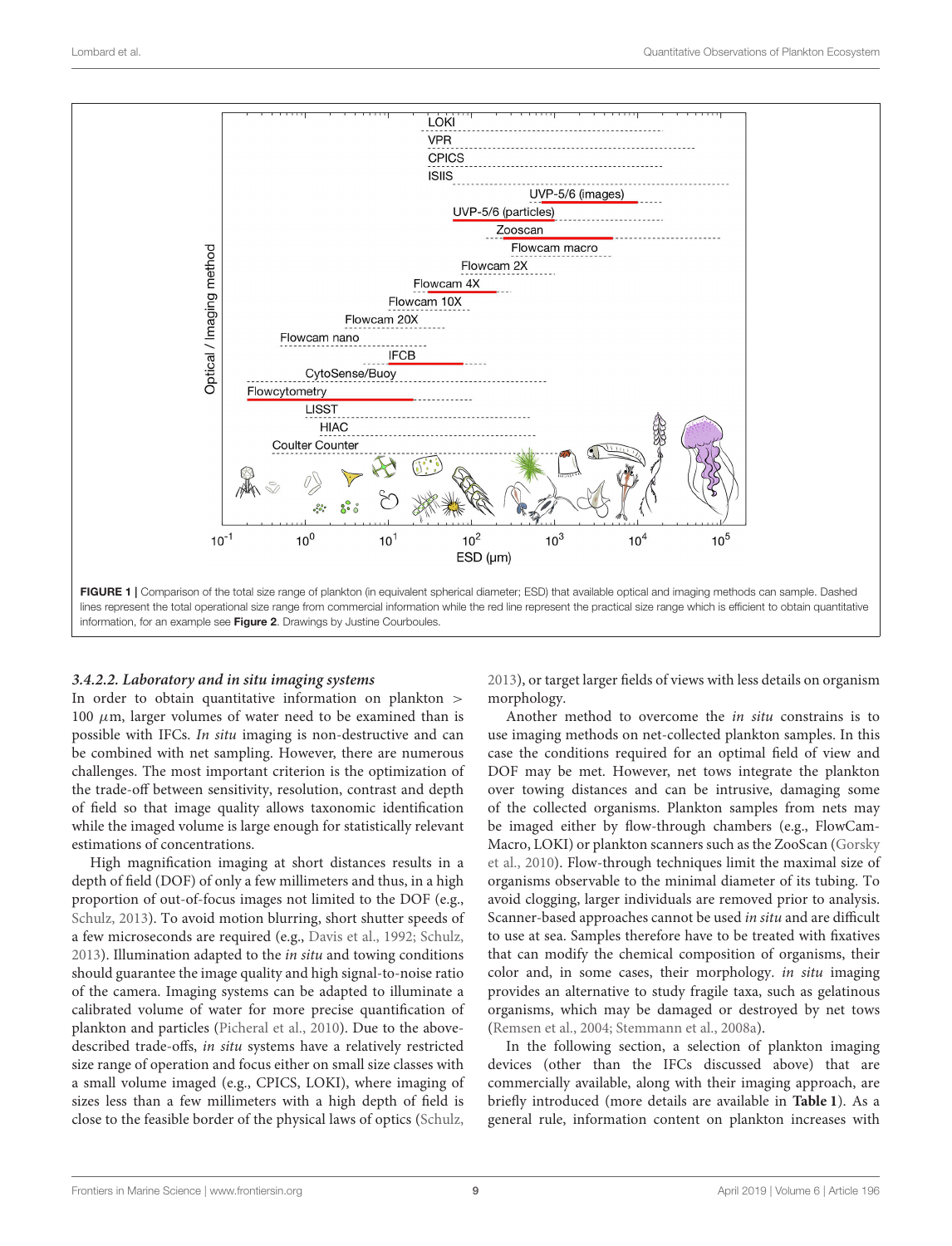

<span id="page-9-0"></span>the size of organisms (expressed as equivalent spherical diameter; ESD). All sampling was done at the same station during Tara-Ocean Cruise at station 210 (Labrador Sea). Total organism biovolume per size classes were expressed as normalized biovolume size spectra (NBSS) by dividing the total biovolume within a size class by the biovolume interval of the considered size class. NBSS is representative of the number of organisms within a size class. Results were obtained by analyzing whole water with optical method (using an Accuri Flowcytometer) and imaging methods (Imaging FlowCyto Bot-IFCB and Underwater Vision Profiler UVP-5) and plankton net samples of various mesh sizes using imaging methods (Flowcam with a 20X lens and Zooscan). All data are raw counts (removing only objects determined to be not living) and converted to biovolume using elipsoidal calculations. The low count at the smaller size range of each observation corresponds to an underestimation of an object's number due to both limited capabilities of each imaging device for small objects and net undersampling for small objects.

increasing volume and imaging frequency and with decreasing pixel-size. Additional desirable features are that the object be in focus with enhanced contrast and in color. Devices with a pixel size of  $> 50 \mu m$  are designed to study macro-plankton and large aggregates, while those with a pixel size of  $5 \mu m$  can also resolve micro-plankton.

- The in situ Ichthyoplankton Imaging System (ISIIS; Cowen and Guigand, [2008\)](#page-16-25) uses line scan cameras to produce shadowgraph images of plankton. The camera has a field of view of  $13 \times 13$  cm with a depth-of-field of 50 cm and uses a 2,048  $\times$  2,048 pixel sensor, resulting in a 63.5  $\mu$ m pixel resolution. The system is equipped with environmental sensors, including CTD, fluorometer, dissolved oxygen, and PAR sensors. The volume resolution of the image captures a wide taxonomic range of mesozooplankton and with lower resolution, large protists and cyanobacteria [\(Luo et al., 2017\)](#page-18-22). The data are transferred to an onboard computer via fiber optic in real time while the platform is being towed at 2.5 m  $s<sup>-1</sup>$ , either undulating or at fixed-depth mode to a maximum depth of 150 m.
- The CPICS (Continuous Plankton Imaging and Classification Sensor, [Grossmann et al., 2015\)](#page-17-2) is based on a 6 Mpixel color camera and precisely aligned structured illumination to produce a darkfield image with high magnification (between

20X and 0.16X) that images respectively a small volume of seawater (between 2.6  $10^{-5}$   $\mu$ l and 34 ml depending on magnification) at high frequency [10 frames per second (fps)]. This instrument is deployed in situ (on rosette, ROV, AUV, glider or other autonomous vehicle, or buoy) with the possibility for real-time data link to vessel or shore.

- The Video Plankton Recorder II (VPR) is based on darkfield-illumination, operates a 1MPix (10 Bit b/w or color) camera [\(Davis et al., 2005\)](#page-16-26) and images objects with 25 fps noninvasively and undisturbed in the water column. It images a small volume of seawater (app. 1 ml to 350 ml depending on calibration), and images are sent in real time onboard or shore via a fiber optic tow cable while the Digital Autonomous Video Plankton Recorder (DAVPR) is fully self contained.
- The Underwater Vision Profiler 5 HD (UVP, [Picheral et al.,](#page-18-25) [2010\)](#page-18-25) operates a 4 MPix camera imaging a field of view of approximately  $180 \times 180$  mm<sup>2</sup> about 200 mm in front of the camera. The UVP sizes marine snow, aggregates >  $100 \mu m$ and images plankton  $> 500 \mu m$ . It can be integrated on a CTD-Rosette system as a standard sensor delivering images indexed to the different environmental data collected at a rate of 20 images s−<sup>1</sup> . Its depth range is 6,000 m. The UVP6-LP (low power) is a miniaturized and low power version which is designed to be deployed on ARGO float moorings, AUVs or gliders.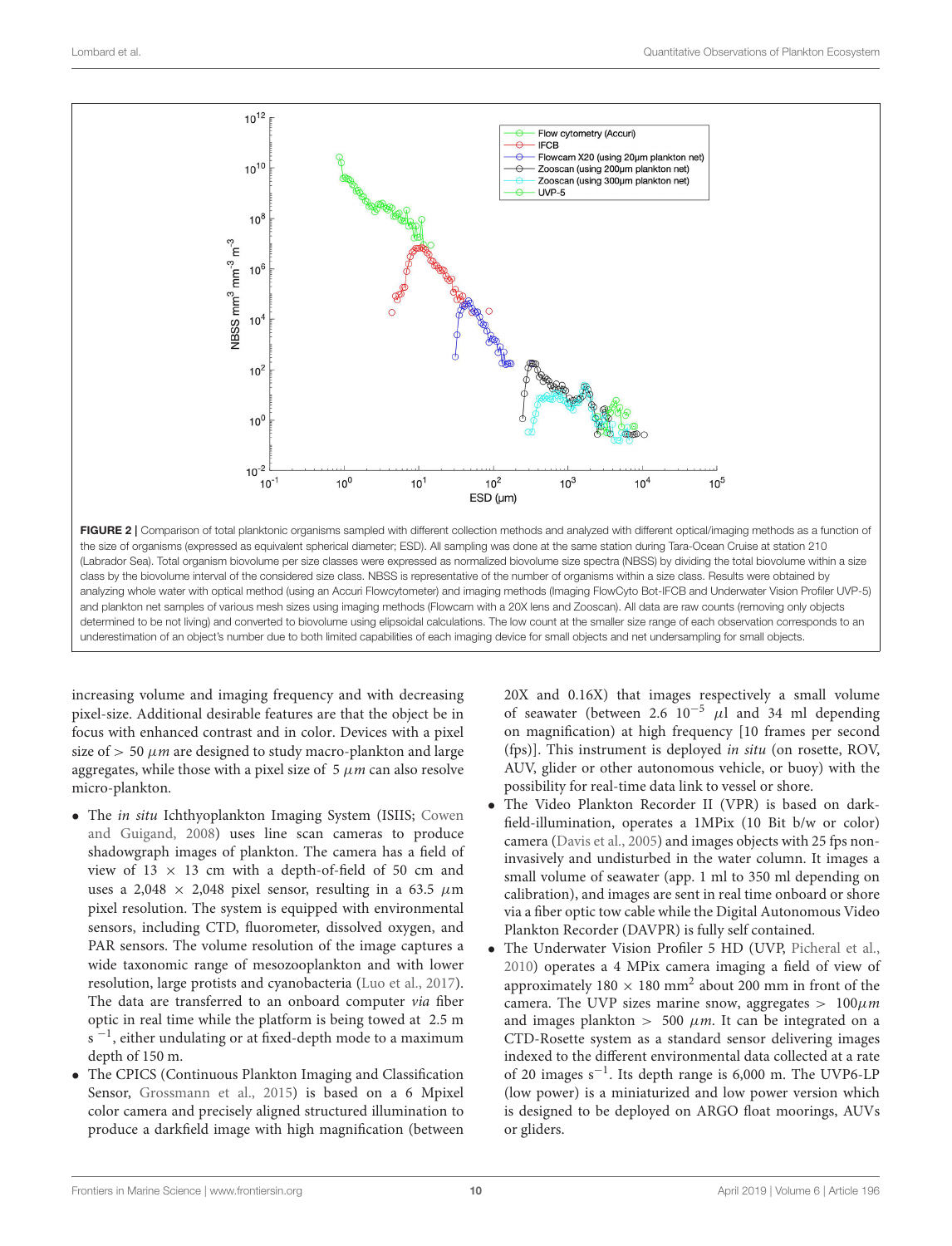- The Lightframe On-sight Keyspecies Investigation (LOKI) system [\(Schulz et al., 2010\)](#page-19-23) uses a flow-through chamber with an upstream plankton net. LOKI operates an industrial camera with up to 6 Mpixels at  $15 \mu s$  shutter time, combined with a tailored high power LED flash unit to image a volume of approximately 20  $\times$  20  $\times$  5 mm<sup>3</sup> in a flow-through chamber. Images of the LOKI system often allow the identification of fine morphological features as well as discrimination of developmental stages, sex and, in some cases, investigation of internal body structures (e.g., [Schmid et al., 2018\)](#page-19-24).
- In recent years two commercial systems have emerged which image particles using holography, which allows for 3-D reconstruction (see [Sun et al., 2008\)](#page-19-25) that can image microplankton. They take images at very short shutter times, scanning for a relatively large volume. The systems are the LISST-HOLO (now in its 2nd version, Sequoia Sci., 4.4  $\mu$ m pixel size, 1,600  $\times$  1,200 pixel frames, 20 fps) and the HoloSea (4Deep, 1.5  $\mu$ m pixel size, 2,048  $\times$  2,048 pixel frames, 22 fps). Given their novelty, only a small number of publications have been produced using them or their prototype systems [\(Bochdansky et al., 2017;](#page-16-27) Davies and Nepstad, [2017\)](#page-16-28). Automated image reconstruction and recognition requires significant computational power, an issue that is likely to be alleviated in the near future.
- The ZooScan [\(Gorsky et al., 2010\)](#page-17-24) is a plankton scanner which takes a high-resolution image of net- or bottle-collected plankton samples with a pixel size of 10.6  $\mu$ m. It has builtin features making it possible to standardize the images of different ZooScans to remote control the image generation and to build a common image databases.

# 4. REQUIREMENTS FOR PLANKTON OBSERVING SYSTEMS

# 4.1. A Holistic View of Planktonic **Communities**

Our current vision of planktonic ecosystems is fragmented largely because of observational constraints. The concentration of organisms decreases with size, and therefore it is practically impossible to sample the full ecosystem, from sub-micrometer to meter-sized colonies of organisms, within a single sampling strategy or with a single methodology (the larger the organism, the larger the volume that needs to be sampled). Second, scientists often focus on a preferred taxonomic or functional range, leading to a kind of taxonomical blindness, with many details for some organisms and very few details for the ones not present in the taxonomical expertise of the specialist. The same is true for models [\(deYoung et al., 2004\)](#page-17-25). We therefore recommend the adoption of a sustained sampling and analysis plan designed to cover the whole planktonic community, along with characterizing their environment, and incorporate ecosystem modeling in the design (e.g., [Karsenti et al., 2011\)](#page-18-26). Few examples of such holistic studies exist (e.g., [Waite et al.,](#page-20-5) [2007;](#page-20-5) [D'Alelio et al., 2015;](#page-16-29) [Romagnan et al., 2015\)](#page-19-26). Without such complete sampling of the planktonic community, the quantification of phytoplankton and zooplankton abundance or diversity, which are GOOS EOVs and GCOS ECV, could be biased.

# 4.2. Interfacing With Modeling Efforts

Marine plankton models are used to address a broad set of issues, ranging from basic science questions including those related to the dynamics of plankton blooms, plankton phenology and species succession [\(Bopp et al., 2005;](#page-16-30) [Follows et al., 2007;](#page-17-26) [Hashioka et al., 2013;](#page-17-27) [Briseño-Avena et al., 2015;](#page-16-31) [Kuhn et al.,](#page-18-27) [2015\)](#page-18-27), global nitrogen cycling [\(Jickells et al., 2017;](#page-17-28) Bianchi et al., [2018\)](#page-16-32), zooplankton vertical migration [\(Bianchi et al.,](#page-15-17) [2013\)](#page-15-17), the generation of hypoxia [\(Fennel and Testa, 2019\)](#page-17-29), the quantification of the biological carbon pump [\(DeVries et al.,](#page-17-30) [2014;](#page-17-30) [Laufkötter et al., 2016\)](#page-18-28), climate change projections (Bopp et al., [2013\)](#page-16-33) and effects of plankton dynamics on ecosystem services related to fisheries [\(Megrey et al., 2007;](#page-18-29) [Rose et al.,](#page-19-27) [2007;](#page-19-27) [Lefort et al., 2015\)](#page-18-30) to very applied purposes such as the provision of forecasts and reanalyses of oceanic physico-chemical and biogeochemical-relevant variables (see [Fennel et al., 2019\)](#page-17-31). However, most current global models represent only limited aspects of the functional diversity of plankton via so-called plankton functional types [\(Le Quéré et al., 2005\)](#page-18-31) to simulate primary production within the euphotic zone, the transfer of biomass to higher trophic levels, and the pathways of biological carbon sequestration in the deep ocean.

Biogeochemical models typically lack detailed descriptions of zooplankton because of the lack of relevant observations [\(Buitenhuis et al., 2006\)](#page-16-34), and also because the prevailing paradigm within the modeling community is that global biogeochemical cycles are primarily driven by bottom-up rather than top-down controls. This paradigm is increasingly being refuted by experimental evidence [\(Lima-Mendez et al., 2015;](#page-18-32) [Guidi et al., 2016\)](#page-17-32) and model studies, which emphasize the important role of zooplankton grazing on nutrient cycling and the biological carbon pump (e.g., [Le Quéré et al.,](#page-18-33) [2016\)](#page-18-33), phytoplankton phenology [\(Hashioka et al., 2013;](#page-17-27) Ward et al., [2013a\)](#page-20-6) and phytoplankton diversity [\(Prowe et al., 2012;](#page-18-34) [Vallina et al., 2014\)](#page-19-28). Complex population-structured zooplankton models exist [\(Hofmann and Ambler, 1988;](#page-17-33) [Carlotti and Wolf,](#page-16-35) [1998\)](#page-16-35), and models with multiple zooplankton functional groups are increasingly being developed (e.g., [Ward, 2018\)](#page-20-7). However, these models have not been widely applied because of the large number of poorly constrained parameters required to describe multiple functional groups and their life stages, physiological traits and ecological interactions [\(Anderson, 2005;](#page-15-18) Barton et al., [2013\)](#page-15-19), and because modeling numerous species/stages is computationally expensive. Trait-based modeling frameworks that can simulate an unlimited number of plankton functional types by using allometric relationships between physiological and/or morphological traits [\(Ward et al., 2012;](#page-20-8) [Ward, 2018\)](#page-20-7) are promising in this regard, but zooplankton functional groups are still underrepresented because of the complexity and heterogeneity of this group, and because the small number of observational data sets available for model development and calibration remains problematic [\(Carlotti and Poggiale, 2010;](#page-16-36) [Barton et al., 2013;](#page-15-19) [Benedetti et al., 2015;](#page-15-20) [Brun et al., 2016\)](#page-16-37). Most global models now represent up to three size classes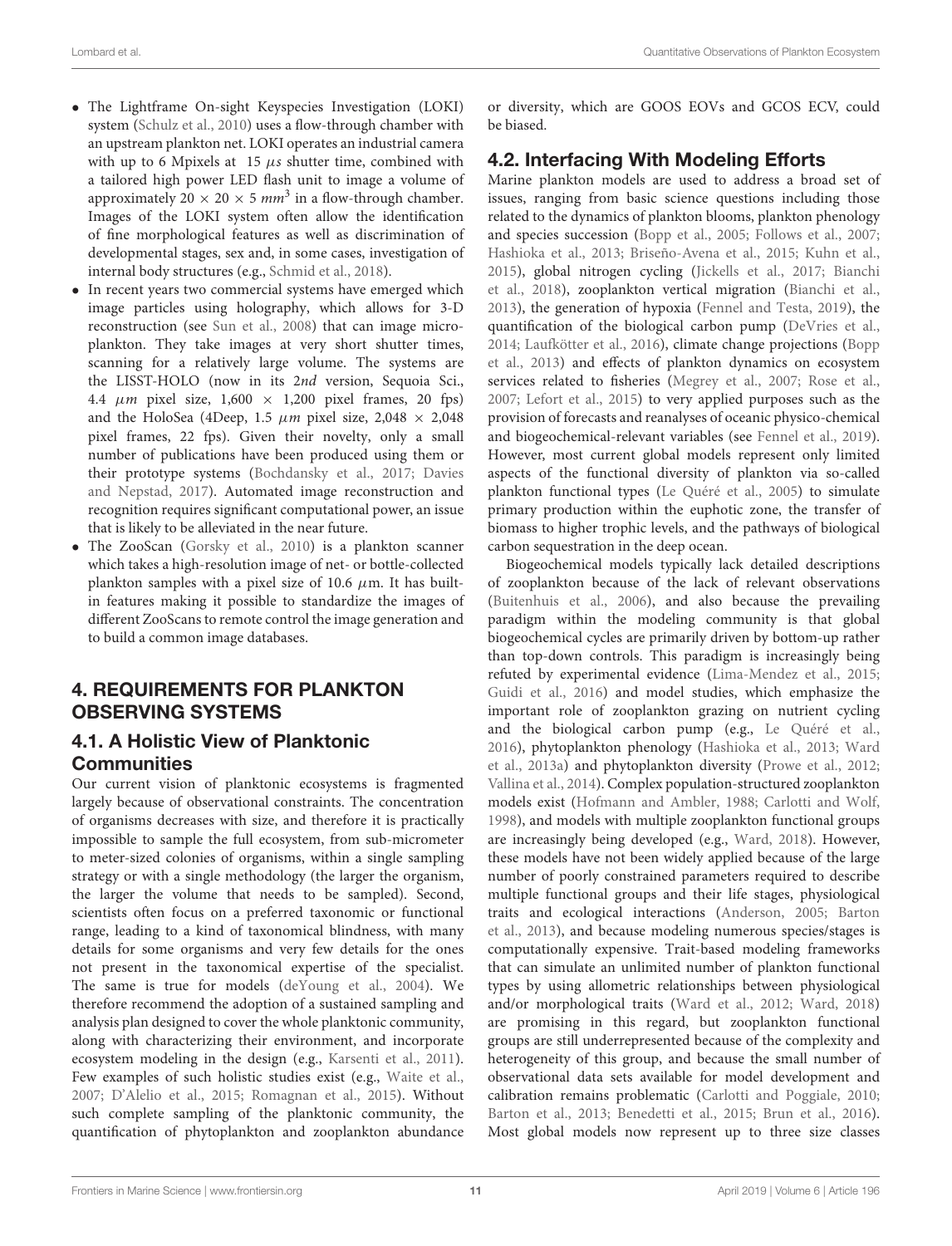of zooplankton, albeit with fixed metabolic rates (e.g., Kishi et al., [2007;](#page-18-35) [Sailley et al., 2013\)](#page-19-29). A further increase in model complexity may be warranted [\(Benedetti et al., 2018\)](#page-15-21) since taxon- or functional group-specific trophic interactions with phytoplankton and diel vertical migration patterns [\(Bianchi et al.,](#page-15-17) [2013\)](#page-15-17) may be important to understanding ecosystem dynamics and global biogeochemical cycling [\(Guidi et al., 2016\)](#page-17-32).

Furthermore, global models generally treat the mesopelagic and deep ocean as a black box because of a lack of ecological understanding of its microbial ecosystems and limited observations [\(Arístegui et al., 2009\)](#page-15-22). In plankton models, organic matter is routed from phyto- and zooplankton to a few explicit particulate and dissolved detrital pools (Bopp et al., [2013;](#page-16-33) [DeVries et al., 2014;](#page-17-30) [Laufkötter et al., 2016\)](#page-18-28), sometimes accounting for their variable reactivity [\(Aumont et al.,](#page-15-23) [2017;](#page-15-23) [Bianchi et al., 2018\)](#page-16-32), which then transport particulate organic matter from the surface to the deep ocean via sinking. However, an accurate simulation of nutrient and plankton dynamics in the euphotic zone does not necessarily imply an accurate representation of observed export fluxes (Bagniewski et al., [2011\)](#page-15-24) or consensus on its major pathways within the marine ecosystem [\(Laufkötter et al., 2016\)](#page-18-28). Marine particle fluxes are known to display strong regional and temporal variability in response to different production regimes and their seasonality, or to the presence of OMZ [\(Haake et al., 1992;](#page-17-34) [Van Mooy et al., 2002;](#page-19-30) [Guidi et al., 2015\)](#page-17-21), but this variability is not yet well represented in models. Better representations of particle dynamics [\(Aumont et al., 2017\)](#page-15-23) and particleplankton interactions may improve simulation of the important mechanisms governing global biogeochemical cycles of carbon and other essential elements, and may thus lead to improved model projections of ocean carbon cycling [\(Kriest and Evans,](#page-18-36) [2000;](#page-18-36) [Gehlen et al., 2006\)](#page-17-35), but carbon pathways in models still depend strongly on the data sets used for optimization (Bisson et al., [2018\)](#page-16-38) and the parameterization of their ecosystem modules [\(Laufkötter et al., 2016\)](#page-18-28).

Robust marine ecosystem/ocean biogeochemistry models that relate climate change to fish production or relating changes in the strength of the biological pump to changes in plankton community structure require an adequate description of phytoplankton, zooplankton and particle compartments in the upper kilometers of the ocean and the mesopelagic, as well as consensus on the major pathways of organic matter transport and transformation, i.e., the fluxes between them. The optimal level of complexity of global models for each biogeochemical or ecological application remains to be determined, and may vary according to the specific target application [\(Ward et al., 2013b\)](#page-20-9). Therefore, the acquisition of quality-controlled, standardized, global in situ data is essential for the development and validation of mechanistic end-to-end models that optimize the balance between fidelity and simplicity for the continuum of the plankton food web, and within the entire water column.

In order to be useful for marine plankton models targeted for biogeochemical and fisheries applications, observation development should provide robust, global information on major taxa (concentration as well as relevant rates), the size distribution of the major plankton groups, as well as the particle size distribution at a biologically relevant spatiotemporal resolution [\(Capotondi et al., 2019;](#page-16-39) [Fennel et al., 2019\)](#page-17-31). Imaging and other techniques detailed above provide such information even for the deep ocean based on data from in situ devices. Yet many observational data sets still lack robust quantification of their uncertainty range, which is essential for model calibration, and some observations are still of limited use for model applications due to the lack of a common set of comparable standard products. A close collaboration between modelers and experimentalists can guarantee the usefulness of data products for this important user group, and thus a better quantification of the present and future biogeochemical functioning of the ocean and health of its ecosystem [\(Siegel et al., 2014\)](#page-19-31).

### 4.3. Achieving a Globally Consistent and Holistic Plankton Observing System:

Given the TRL of the technologies for the observation of plankton biomass and diversity reviewed above, these types of technologies are ready to be included in a global observation network [\(Miloslavich et al., 2018\)](#page-18-1).

As a first step, integration of plankton measurements into existing global observing systems (e.g., GO-SHIP [Sloyan et al.,](#page-19-3) [2019,](#page-19-3) OCEAN-SITES, BGC-ARGO [Roemmich et al., 2019\)](#page-19-1) could serve as the vehicle to ensure wider integration in the future. Observing systems are international and distributed (i.e., do not depend on a single nation), therefore requiring a high level of international coordination and standardization. Such efforts could have a direct benefit for smaller scale observing systems if the lessons learned and data infrastructure were shared with them.

Ocean sites where time series observations are conducted [\(Benway et al., 2019\)](#page-15-25) provide natural foci for experimental process studies. If possible, observational technologies should be augmented with measurements of functional interactions and rate processes (e.g., primary and net community production, growth and grazing rates, predator-prey interactions, export fluxes) since understanding such processes is critical to linking ocean observations with functional models of biogeochemistry and ocean food webs.

The observations should follow basic procedures in order to guarantee the best comparable outputs for present and future studies:

- 1. Methods should be standardized across the whole observing system and should be validated outside of the lab which developed them. Where necessary, protocols of best practice should be produced and made widely available (e.g., [OceanBestPractices, 2018\)](#page-18-37). Standards for each measurement should be defined so that all related measurements can be quantitatively compared with respect to the standard. Standardization of methods should include standardizing the methodology for quality control and of data curation.
- 2. Plankton samples should be associated with environmental variables acquired simultaneously (e.g., from remote and local sensors). More information about the environment as well as the plankton (e.g., using different sensing and sampling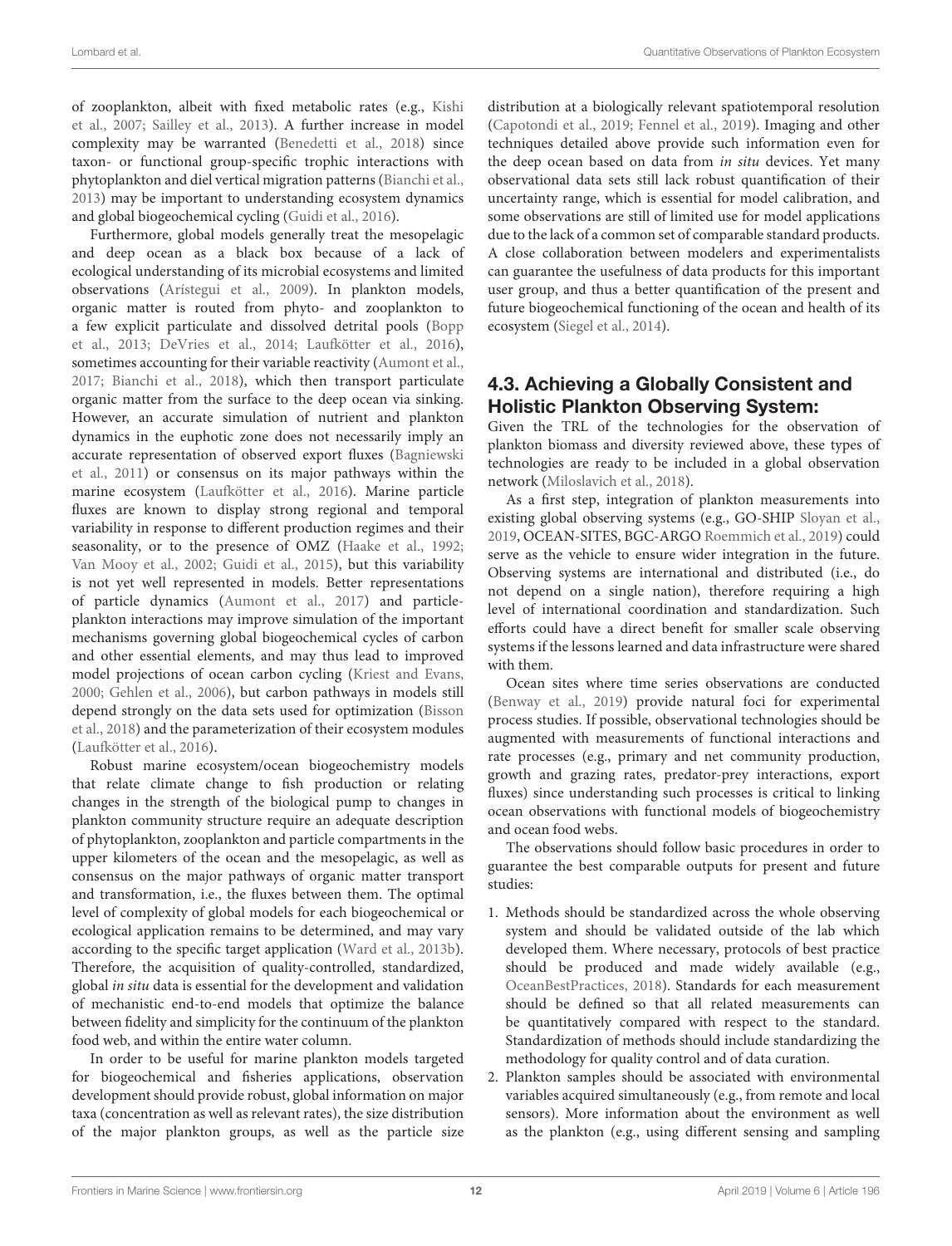methodologies) will lead to deeper understanding of the plankton and their relation to the environment.

- 3. Sampling should include as complete a spectrum of plankton as possible, spanning size and function, across a variety of places, depths and times. De-correlation scales in time and space should be taken into consideration to maximize the use of resources. Sustainable observations at specific locations and along transects enable the quantification of temporal trends.
- 4. Methods should be cross-compared (e.g., nets, CPR, imaging systems) and inter-calibrated to ensure that uncertainties and potential bias are known. When using proxies for particles and plankton properties (e.g., bio-optics and bio-acoustics), periodic ground-truth ensures biases are constrained. Measurements of related/complementary variables (e.g., pigment concentration, POC and phytoplankton volume from FCMs and IFCs of surface samples, bio-acoustic and quantitative imaging) can be used to point out anomalous data for flagging if the different measurements are not consistent with established relationships.
- 5. Protocols for adopting new technology should be in place (e.g., how long should there be side-by-side deployment and inter-comparison before replacement of old with new). These documents should identify the advantages and limitations of the measurements to provide realistic quantified uncertainties. There are a few existing inter-comparisons between existing sampling devices (notably between nets, e.g., [Stehle et al.,](#page-19-32) [2007](#page-19-32) and references therein) which have been conducted, with few exceptions, years after the introduction of the new technology. Similarly, imaging techniques have seldom been inter-compared and calibrated with field-specific standards (e.g., [Colas et al., 2018\)](#page-16-23), and the inter-comparison has often taken place long after the introduction of a new device (e.g., [Schultes and Lopes, 2009;](#page-19-33) [Reynolds et al., 2010;](#page-19-11) García-Comas et al., [2011;](#page-17-36) [Forest et al., 2012;](#page-17-37) [Thyssen et al., 2014;](#page-19-17) Le Bourg et al., [2015\)](#page-18-38).
- 6. Because of the potential improvement of techniques and changes in scientific interests, it is very important that physical plankton samples obtained with nets or water samples be properly archived for future reanalysis. Similarly, as image analysis methods improve, images (or optical properties) could be reanalyzed at later dates.

# 5. CHALLENGES

# 5.1. Deciding on What to Measure With a Finite Budget

There is a need to develop a strategy regarding the methods and measurements to be done. Prioritization should be based on: (1) cost (e.g., human capital needed, cost of analysis and/or instrument, ability to take advantage of existing alreadyfunded efforts), (2) central variables in the context of global ecosystems (EOVs) and biogeochemical processes and (3) associated ecological information content. Emphasis should be placed on a holistic sampling program with sufficient redundancy to ensure success and reduce uncertainties. It follows that scientists versed in modeling, observations, data mining and

marine resource management should be consulted to optimize this strategy, which will likely involve both in situ observations as well as samples for laboratory analysis.

# 5.2. Sampling Design and Constraints

Counting statistics indicate that, to treat a population as continuous, about 400 individual particles need to be enumerated in the volume analyzed [\(Siegel, 1998\)](#page-19-34). This requirement means that while the distribution of bacteria can be assessed with samples as small as a milliliter, to sample macro-zooplankton, hundreds of liters may be necessary. Spatial heterogeneity further increases the number of required samples. This constraint also means that the sampling volume will increase dramatically with the desire to obtain more resolved taxonomic information, particularly for larger organisms. Plankton nets provide means to sample large volumes (and hence large number of individuals) while selecting for specific groups that are well sampled within nets and integrating vertical and horizontal gradients. Imaging systems, while better suited for targeted spatial sampling and fragile organisms, need to be deployed in such a way as to obtain sufficient numbers of individuals and to minimize avoidance of in situ instruments by the targeted organisms (e.g., minimal physical perturbation to the environment, appropriate lighting to avoid biasing observations especially at night or at deep depth).

### 5.3. Managing and Integrating the Massive Data Flow Originating From a Network of Different Instruments

An integrated observation system will be useful and relevant only if the data collected are available and meet user needs. Data dissemination platforms should comply with common standards of Findability, Accessibility, Interoperability, and Reusability (FAIR; [Wilkinson et al., 2016\)](#page-20-10). At the moment plankton-relevant oceanographic data are scattered within different databases (e.g., OBIS, COPEPOD, PANGAEA, IGMETS, SeaBASS, BCO-DMO, EMODNET), which are data repositories of variable ease of use. Each of these data portals offers only a partial view of the ecosystem, focusing on very specific features (e.g., species presence for OBIS, zoo- and phyto-plankton biomass for COPEPOD, pigments and optical parameters in SeaBASS) and often lacking links to contextual data originating from the same sampling event or cruise. For a modeler interested in constructing a holistic view of the ecosystem during a particular field effort, they have to invest significant effort to find and access to relevant data in all the different repositories. Linking between them could significantly facilitate more complete exploitation of the data [\(Benway et al., 2019;](#page-15-25) [Tanhua et al., 2019b\)](#page-19-35). Indeed, OBIS has recently adopted the Event Core format of Darwin Core and developed the Extended Measurement or Fact Extension, enabling linking sampling facts including environmental measurements to an event hierarchy and biotic measurements (e.g., biomass, absence/presence, fatty acids, pigments) to the occurrence records [\(De Pooter et al.,](#page-16-40) [2017\)](#page-16-40). Another important limitation is the lack of uncertainties associated with the data in most data repositories as well as the lack of defined quality control annotations. Hence, the users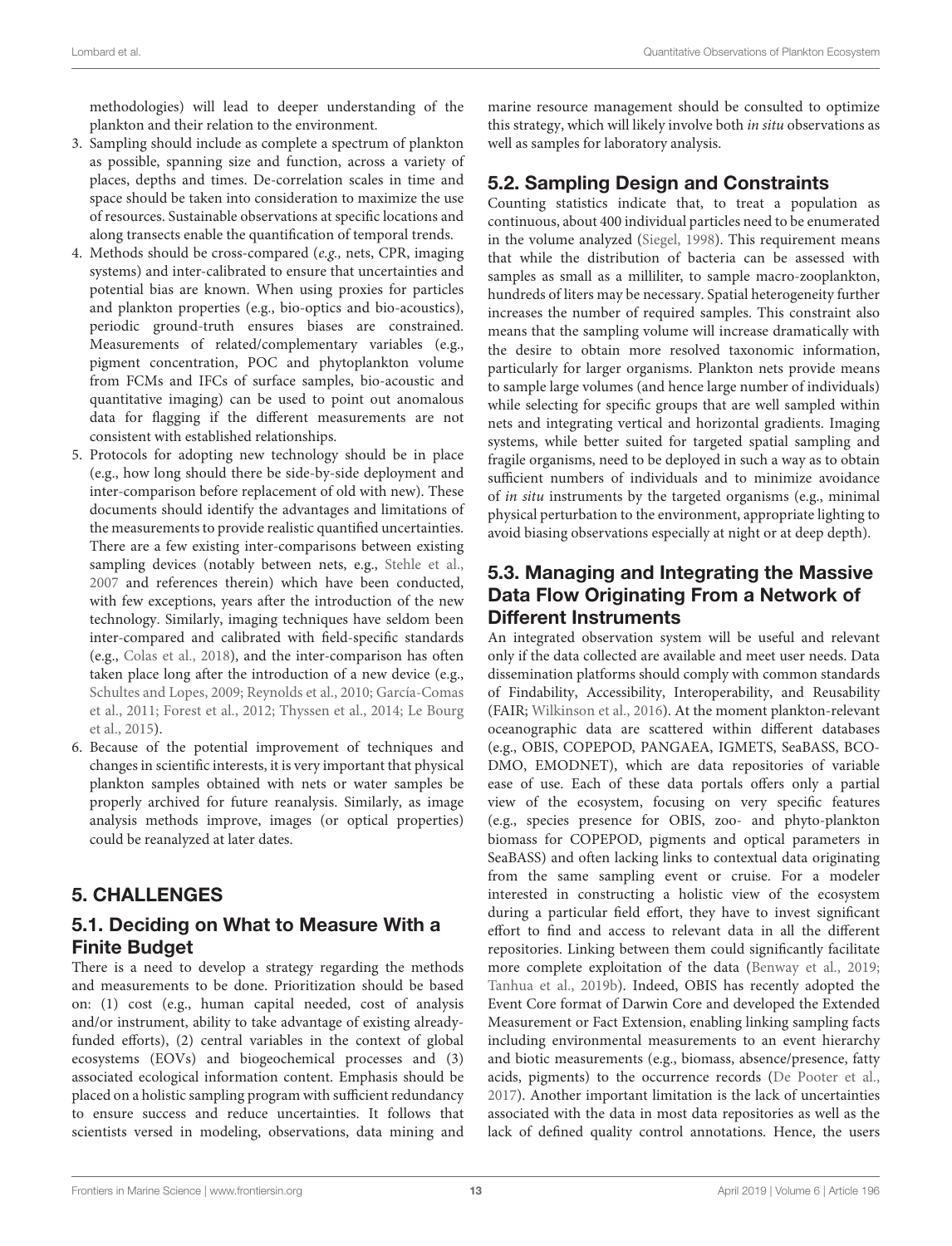are often left with the need to develop their own uncertainty estimates, for example to propagate in their calculations or to test model sensitivity. Beyond the necessity to integrate the data sets, users of such databases should be regularly consulted to ensure they are fit for purpose.

# 5.4. Curating, Validating and Distributing Imaging Data

Imaging systems deployed for oceanographic research worldwide already collect millions of images a year. Largescale infrastructure is therefore needed to host and distribute this wealth of data. Such infrastructure should provide a collaborative way to visualize and classify images, perform quality control on these identifications, and share the resulting data in an open-access manner.

A prototype infrastructure for quantitative imaging datasets (EcoTaxa) has been developed. EcoTaxa is a web application [\(http://ecotaxa.obs-vlfr.fr\)](http://ecotaxa.obs-vlfr.fr) that allows users to store images of individual organisms and associated metadata in its database, efficiently classify these objects within a universal taxonomic reference, and export the resulting data for further analyses. It uses machine learning, combining classical approaches and Convolutional Neural Networks in a user-friendly way, to help ecologists, even those with no computer-science background, classify large numbers of images (typically >10,000/operator/day). It is meant to be collaborative, allowing an unlimited number of users to interact on the same dataset (all using the same taxonomic tree). Their work can be iterative (by correcting each other's mistakes) while always retaining the full history of identification for each object, and machine learning models can be built based on all classified images in the database.

Currently (as of Jan 25th 2019), EcoTaxa hosts >72 million images of plankton (42% of which have had their identification validated by a human operator), collected with more than seven different instruments, over the world's oceans. In 3 years, it attracted ∼550 registered users from ∼160 institutions. While functional, this prototype needs to be deployed more widely, on servers backed by academic institutions, and improved in various ways. For example, the database may not perform as well with billions rather than the current millions of images. The taxonomic back-end will benefit from the unification of phylogenies allowed by nucleic acid sequencing (e.g., [https://](https://unieuk.org) [unieuk.org\)](https://unieuk.org). Finally, the machine learning back-end should benefit from various ongoing efforts to infuse more computer science knowledge into ocean sciences. The available database of images has already proved to be a good tool to foster such initiatives by providing a wealth of classified data [\(Elineau et al.,](#page-17-38) [2018\)](#page-17-38). Efforts are partly funded and underway to address the limitations outlined above.

EcoTaxa also includes a 'Particle module' [\(http://ecotaxa.](http://ecotaxa.obs-vlfr.fr/part/) [obs-vlfr.fr/part/\)](http://ecotaxa.obs-vlfr.fr/part/) intended to store, visualize, and export data originating from in situ instruments that quantify marine snow (UVP, LISST, LOPC). In this application, all data originating from the same sampling event (CTD data, marine snow abundance, and plankton identified from images) are gathered in the same dataset and can be downloaded by visitors. Data from any device counting and measuring particles can be easily integrated into this module.

### 5.5. Near Real-Time Data Processing

For certain applications (e.g., adaptive sampling of deployed assets), near-real-time data processing and quality control is critical. Much effort has been invested in BGC-Argo to process the biogeochemical data in near-real-time (including flagging data that are likely problematic, [Roemmich et al., 2019\)](#page-19-1). Similar efforts have also been invested on developing such strategies for fixed infrastructures (e.g., [IOOS, 2018\)](#page-17-39). Global coordination of such efforts and the addition into them of more planktonrelevant parameters will ensure optimal use of these data (e.g., [Tanhua et al., 2019a\)](#page-19-36). In addition, delayed-mode processing is often needed for plankton variables (e.g., once water samples needed to calibrate proxies are available).

### 5.6. Enhancing Capacity and Knowledge

The community with the knowledge necessary to collect, quality control, analyze and interpret plankton data is small, and the current assets to sample the world's oceans are extremely limited given the task at hand (to monitor the distribution of planktonrelevant variables in time and space throughout the world's oceans). In addition, taxonomic expertise has declined, which severely limits many types of investigations. Significant efforts in education, collaboration (sharing of expertise, computer codes, instruments, annotated image databases, etc.) and invention of sensors to be deployed for longer periods of time on autonomous platforms can help mitigate this limitation. In addition, the creation and adoption of best practices can be an important element in training to increase the uniformity and interoperability of measurements [\(Pearlman et al., 2018\)](#page-18-39). Finally, plankton ecology needs to develop further to take full advantage of the measurements collected.

# 5.7. Maximizing Return on Investment

To ensure sustained and continuing investment in plankton monitoring, it is critical to enlarge the community of active users of such data. An approach could include the generation of simple indicators summarizing the complex ecological data (simple and user friendly but not simplistic) and will require the education of users through virtual tools, workshops, summer schools, and capacity building to include potential user communities and stakeholders (e.g., from modeling, resource management, environmental agencies and private companies).

## 6. RECOMMENDATIONS ON HOW TO PROCEED DURING THE NEXT TEN YEARS

Building a global observation system to describe planktonic key variables and predict the functioning of the pelagic ecosystems requires a stepwise approach with regional-scale experiments as pilot projects while engaging with existing global programs and infrastructures to increase their sampling capacity. Such pilot studies, combining in situ sensors deployed on longendurance platforms with satellite sensors, ship cruises and in conjunction with data-assimilating biogeochemical-ecological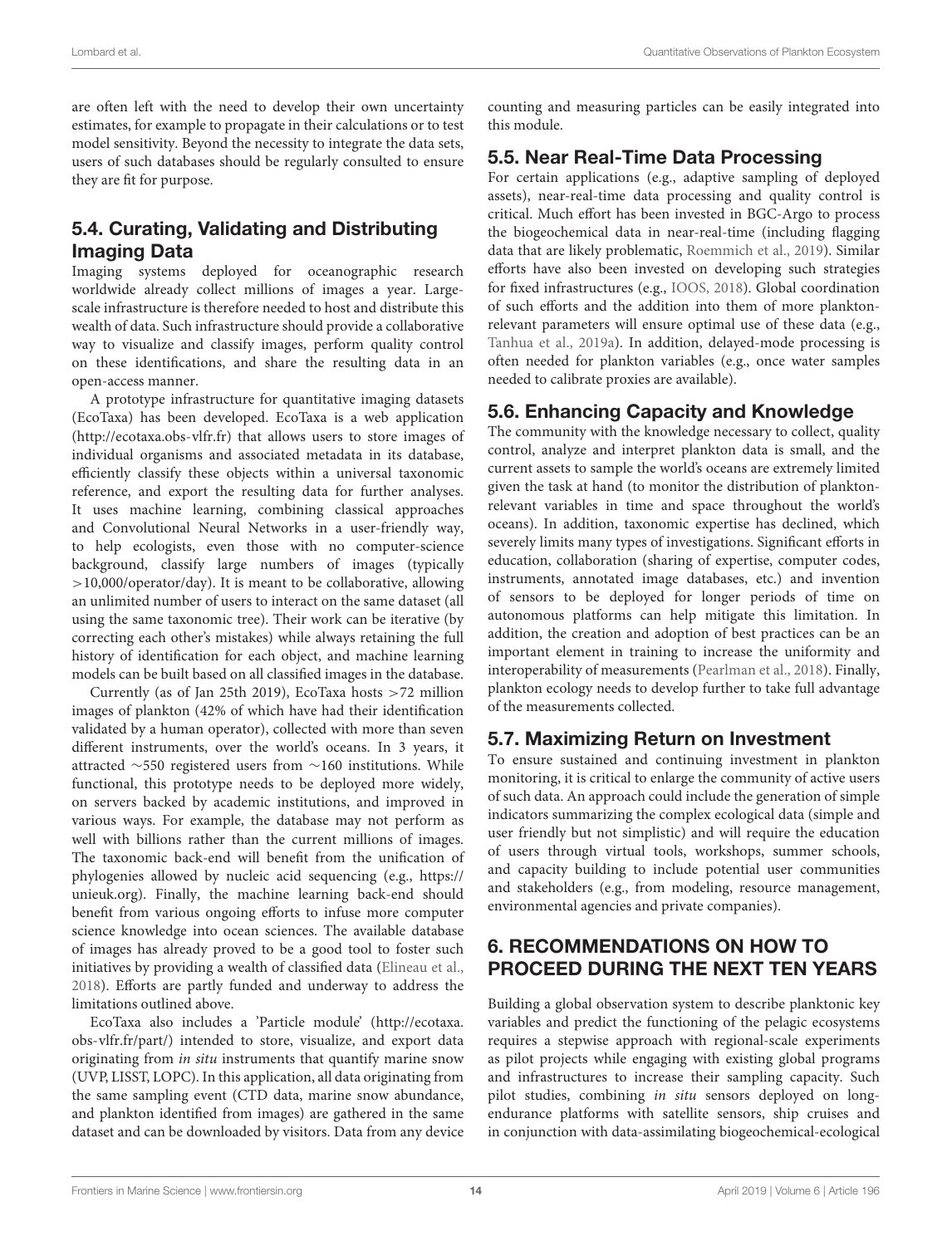models, will provide a scalable template from which to grow and improve upon. Acquisition of biological variables should be performed in a consistent framework to facilitate intercomparison between methods and projects. To ensure quality of data, adherence to agreed upon best practice protocols, including specific actions such as inter-calibration, is necessary. We suggest that the following itemized strategies should be used to prioritize investments and provide below each some example activities (some may contribute to more than one priority):

#### 6.1. Priority I: Make the Best of Existing Data, Share Publicly,

# Inter-calibrate/inter-compare Existing Observations and Technologies, Work on Common Protocols, Improve Accessibility of Existing Databases and Searchability of Data at Multiple Levels of Organization

Promote free data and information sharing by using open access publication strategies of both articles and source data and following a "FAIR" principle [\(Wilkinson et al., 2016\)](#page-20-10). Build robust distributed networks for collection, distribution and curation of data (like Argo and EcoTaxa) that do not depend on one country's funding and that serve the full scientific community worldwide (see [Tanhua et al., 2019b\)](#page-19-35). Channel the data to global and consistent public databases such as OBIS or other existing platforms in consultation with modelers. Make sure funding agencies that require data curation from funded PIs are consulted and in agreement with adopted approach.

Ensure there are experts available to assist the larger community with quality assessment and control (QA/QC) of plankton-relevant data collected by non-specialists. For imaging in particular, ensure there is ready access to taxonomic information/expertise, and find ways to reward people who serve the community (e.g., encourage data publication with citable DOI for databases). Make lists and databases of taxa at different organization levels (for example, one with 5 taxa that are well identified and one with few tens of taxa when automatic sorting is followed by detailed human annotation).

Work on best practice documents to ensure worldwide methodology is consistent [\(Pearlman et al., 2018\)](#page-18-39) and intercomparable. Encourage the contributions of documented best practices to a global scale repository to facilitate consensus and adaption of common methodologies.

# 6.2. Priority II: Generate Novel Data in a Reasonable Way, i.e., Using Common Global Standards for Data Generation, Taxonomic Identification, Quantification of Uncertainty, Comparing Against Standards

Invest in efforts to homogenize plankton-relevant variables between national and international programs, and to intercompare and inter-calibrate methods to ensure measurements can be integrated into a global observing system and modeling framework.

Invest in the integration of tried-and-true technologies for plankton measurements on globally coordinated programs collecting time-series and transects which currently do not measure these systematically [\(Weller et al., 2019\)](#page-20-11). Proceed with this integration incrementally - e.g., start with one GO-SHIP line that is occupied annually and use it as an example, and as the basis for writing the appropriate protocols and the expansion to other transects and cruises. Invest in the integration of mature and calibrated sensors to AUVs to expand coverage in space and time. Take into account in planning that the synergistic value of collocated measurements, providing significantly more information than the sum of the individual measurements.

### 6.3. Priority III: Think About Collaboration, Co-funding and Joint Projects Between Different User Groups

Closely interact with modelers to derive and produce outputs/indices relevant to the models. Organize workshops with modelers to explain the added value of the new measurements, and interact closely with modelers to identify their needs (e.g., to ensure measurements target what models are sensitive to) and make them aware of observation efforts. Apply for co-funding for experimental and modeling studies to encourage co-involvement of both fields in the initial planning and final use of the results (e.g., Tara expeditions).

Organize summer schools and workshops, dedicated to students, early career scientists, senior scientists, but also stakeholders and policy makers, to ensure transfer of theoretical (plankton ecology, diversity and taxonomy) and technical knowledge, consistency in processing (e.g., image annotation), dissemination, and increased use of data collected. Document the material provided through the summer school in a repository (e.g., videos of classes, PDFs of materials, etc.) to support longterm opportunities for training.

Promote the exchange of expertise between northern and southern hemisphere countries by disseminating the existing expertise on plankton imaging/optical measurements to scientists and students from less-developed countries, particularly in the southern hemisphere, where the largest gaps in our knowledge still persist, but where sometimes taxonomic expertise is still strong when it has been progressively lost in northern countries.

#### 6.4. Priority IV: Innovate and Develop New and Better Technologies for the Development of Augmented Observations

Keep innovating! Keep investing in the development of new sensor/sensing, of new analytic tools and pipelines on the use of automated optical/imaging techniques for building new biodiversity indicators.

Take advantage of developments from other fields (e.g., computer science, optical engineering, etc.) to improve our current sensing systems. Look for opportunities to reduce the costs of measurements without decreasing their quality (e.g., [Wang et al., 2019\)](#page-20-12), in such a way that future equipment could be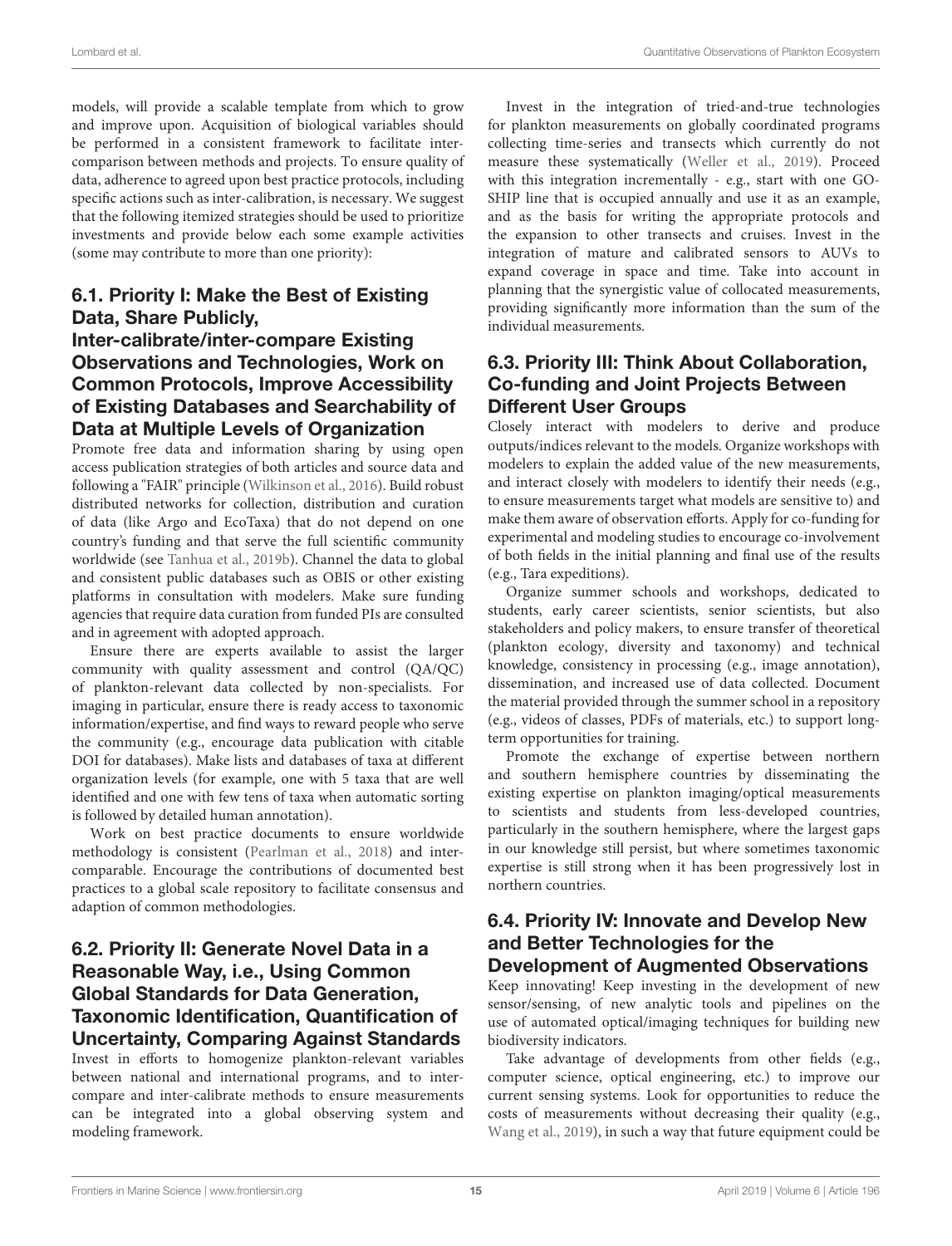embarked with as standard tools on cruises and/or autonomous platforms (floats, gliders).

## AUTHOR CONTRIBUTIONS

FL and EB coordinated and contributed equally to the writing of the manuscript. AMW, MV, JU, LS, HMS, JS, J-BR, MP, JP, MDO, BN, KOM, PM, AL-L, RKi, RML, RKu, LK-B, JSJ, MHI, J-OI, HH, LG, GG, SLG, PG, SG, KF, GD, RKC, FC, CB-A, LB, KB-B, NB, SB, SDA, LFA, and WA provided input on the full manuscript.

### ACKNOWLEDGMENTS

Much of this manuscript flows from discussions of the authors with the members of SCOR working groups 150 (TOMCAT) and 154 (P-OBS) as well as discussions with the greater community in various GOOS workshops. We also thank Mike

### **REFERENCES**

- <span id="page-15-15"></span>Agagliate, J., Röttgers, R., Twardowski, M.S., and McKee, D. (2018). Evaluation of a flow cytometry method to determine size and real refractive index distributions in natural marine particle populations. Appl. Opt. 57, 1705–1716. doi: [10.1364/AO.57.001705](https://doi.org/10.1364/AO.57.001705)
- <span id="page-15-7"></span>Aiken, J., Hardman-Mountford, N. J., Barlow, R., Fishwick, J., Hirata, T., and Smyth, T. (2008). Functional links between bioenergetics and bio-optical traits of phytoplankton taxonomic groups: an overarching hypothesis with applications for ocean colour remote sensing. J. Plankton Res. 30, 165–181. doi: [10.1093/plankt/fbm098](https://doi.org/10.1093/plankt/fbm098)
- <span id="page-15-4"></span>Alvain, S., Moulin, C., Dandonneau, Y., and Loisel, H. (2008). Seasonal distribution and succession of dominant phytoplankton groups in the global ocean: a satellite view. Glob. Biogeochem. Cycles 22. doi: [10.1029/2007GB003154](https://doi.org/10.1029/2007GB003154)
- <span id="page-15-2"></span>Anderson, C., Berdalet, E., Kudela, R., Cusak, C., Silke, J., O'Rourke, E., and et al. (2019). Scaling up from regional case studies to a global harmful algal bloom observing system. Front. Mar. Sci.
- <span id="page-15-18"></span>Anderson, T. R. (2005). Plankton functional type modelling: running before we can walk? J. Plankton Res. 27, 1073–1081. doi: [10.1093/plankt/fbi076](https://doi.org/10.1093/plankt/fbi076)
- <span id="page-15-22"></span>Arístegui, J., Gasol, J. M., Duarte, C. M., and Herndld, G. J. (2009). Microbial oceanography of the dark ocean's pelagic realm. Limnol. Oceanogr. 54, 1501– 1529. doi: [10.4319/lo.2009.54.5.1501](https://doi.org/10.4319/lo.2009.54.5.1501)
- <span id="page-15-23"></span>Aumont, O., van Hulten, M., Roy-Barman, M., Dutay, J.-C., Éthé, C., and Gehlen, M. (2017). Variable reactivity of particulate organic matter in a global ocean biogeochemical model. Biogeosciences 14, 2321–2341. doi: [10.5194/bg-14-2321-2017](https://doi.org/10.5194/bg-14-2321-2017)
- <span id="page-15-24"></span>Bagniewski, W., Fennel, K., Perry, M. J., and D'asaro, E. (2011). Optimizing models of the north atlantic spring bloom using physical, chemical and bio-optical observations from a lagrangian float. Biogeosciences 8, 1291. doi: [10.5194/bg-8-1291-2011](https://doi.org/10.5194/bg-8-1291-2011)
- <span id="page-15-9"></span>Ballón, M., Bertrand, A., Lebourges-Dhaussy, A., Gutiérrez, M., Ayón, P., Grados, D., et al. (2011). Is there enough zooplankton to feed forage fish populations off peru? an acoustic (positive) answer. Progr. Oceanogr. 91, 360– 381. doi: [10.1016/j.pocean.2011.03.001](https://doi.org/10.1016/j.pocean.2011.03.001)
- <span id="page-15-13"></span>Barone, B., Bidigare, R. R., Church, M. J., Karl, D. M., Letelier, R. M., and White, A. E. (2015). Particle distributions and dynamics in the euphotic zone of the north pacific subtropical gyre. J. Geophys. Res. Oceans 120, 3229–3247. doi: [10.1002/2015JC010774](https://doi.org/10.1002/2015JC010774)
- <span id="page-15-16"></span>Barteneva, N. S., and Vorobjev, I. A. (2015). Imaging Flow Cytometry. New York, NY: Springer.
- <span id="page-15-19"></span>Barton, A.D., Pershing, A.J., Litchman, E., Record, N.R., Edwards, K.F., Finkel, Z.V., et al. (2013). The biogeography of marine plankton traits. Ecol. Lett. 16, 522–534. doi: [10.1111/ele.12063](https://doi.org/10.1111/ele.12063)

Sieracki, Cabell Davis, Daniele Iudicone, Eric Karsenti, Sebastien Colin, Colomban de Vargas, Ulf Riebesell, Fabrice Not, David Checkley, George Jackson, Cédric Guigand, Ed Urban, Frank Muller-Karger, Sanae Chiba and Daniel Dunn, who contributed to the initial abstracts to OceanObs'19. FL is supported by the Institut Universitaire de France. EB is supported by the NASA biology and biogeochemistry program. RKi and HH were supported by the German Science Foundation through the Collaborative Research Center 754 'Climate-Biogeochemistry Interactions in the Tropical Ocean'. SDA acknowledges the CNRS for her sabbatical year as visiting researcher at ISYEB on the use of genomics and next generation sequencing for plankton studies. HS acknowledges support from the Simons Foundation, the U.S. National Science Foundation, and the U.S. National Oceanic and Atmospheric Administration through the Cooperative Institute for the North Atlantic Region. FL and EB contribution was also inspired by their years of work within the Tara Expeditions initiative.

- <span id="page-15-6"></span>Batten, S., Abu-Alhaija, R., Chiba, S., Edwards, M., Graham, G., Jyothibabu, R., et al. (2019). A global plankton diversity monitoring program. Front. Mar. Sci.
- <span id="page-15-5"></span>Batten, S., Clarke, R. A., Flinkman, J., Hays, G., John, E. H., John, A. W. G., et al. (2003). CPR sampling-the technical background, materials and methods, consistency and comparability. Progr. Oceanogr. 58, 193–215. doi: [10.1016/j.pocean.2003.08.004](https://doi.org/10.1016/j.pocean.2003.08.004)
- <span id="page-15-3"></span>Bax, N., Miloslavich, P., Muller-Karger, F., Allain, V., Appeltans, W., and Batten, S. (2019). A response to scientific and societal capacity needs for marine biological observations. Front. Mar. Sci.
- <span id="page-15-8"></span>Bax, N. J., Burford, M., Clementson, L., and Davenport, S. (2001). Phytoplankton blooms and production sources on the south-east australian continental shelf. Mar. Freshwater Res. 52, 451–462. doi: [10.1071/MF00001](https://doi.org/10.1071/MF00001)
- <span id="page-15-1"></span>Beaugrand, G., Conversi, A., Chiba, S., Edwards, M., Fonda-Umani, S., Greene, C., et al. (2015). Synchronous marine pelagic regime shifts in the northern hemisphere. Phil. Trans. R. Soc. B 370, 20130272. doi: [10.1098/rstb.2013.0272](https://doi.org/10.1098/rstb.2013.0272)
- <span id="page-15-0"></span>Beaugrand, G., McQuatters-Gollop, A., Edwards, M., and Goberville, E. (2013). Long-term responses of north atlantic calcifying plankton to climate change. Nat. Clim. Change 3, 263. doi: [10.1038/nclimate1753](https://doi.org/10.1038/nclimate1753)
- <span id="page-15-20"></span>Benedetti, F., Gasparini, S., and Ayata, S.D. (2015). Identifying copepod functional groups from species functional traits. J. Plankton Res. 38, 159–166. doi: [10.1093/plankt/fbv096](https://doi.org/10.1093/plankt/fbv096)
- <span id="page-15-21"></span>Benedetti, F., Vogt, M., Righetti, D., Guilhaumon, F., and Ayata, S.-D. (2018). Do functional groups of planktonic copepods differ in their ecological niches? J. Biogeogr. 45, 604–616. doi: [10.1111/jbi.13166](https://doi.org/10.1111/jbi.13166)
- <span id="page-15-14"></span>Benfield, M. C., Grosjean, P., Culverhouse, P. F., Irigoien, X., Sieracki, M. E., Lopez-Urrutia, A., et al. (2007). Rapid: research on automated plankton identification. Oceanography 20, 172–187. doi: [10.5670/oceanog.2007.63](https://doi.org/10.5670/oceanog.2007.63)
- <span id="page-15-11"></span>Benoit-Bird, K. J., and Lawson, G. L. (2016). Ecological insights from pelagic habitats acquired using active acoustic techniques. Ann. Rev. Mar. Sci. 8, 463–490. doi: [10.1146/annurev-marine-122414-034001](https://doi.org/10.1146/annurev-marine-122414-034001)
- <span id="page-15-10"></span>Benoit-Bird, K. J., and McManus, M. A. (2014). A critical time window for organismal interactions in a pelagic ecosystem. PLoS ONE 9:e97763. doi: [10.1371/journal.pone.0097763](https://doi.org/10.1371/journal.pone.0097763)
- <span id="page-15-12"></span>Benoit-Bird, K. J., Patrick Welch, T., Waluk, C. M., Barth, J. A., Wangen, I., McGill, P., et al. (2018). Equipping an underwater glider with a new echosounder to explore ocean ecosystems. Limnol. Oceanogr. Methods 16, 734–749. doi: [10.1002/lom3.10278](https://doi.org/10.1002/lom3.10278)
- <span id="page-15-25"></span>Benway, H., Lorenzoni, L., White, A., Fiedler, B., Levine, N., Nicholson, D., et al. (2019). Ocean time series observations of changing 1 marine ecosystems: An era of integration, synthesis, and societal applications. Front. Mar. Sci.
- <span id="page-15-17"></span>Bianchi, D., Galbraith, E. D., Carozza, D. A., Mislan, K., and Stock, C. A. (2013). Intensification of open-ocean oxygen depletion by vertically migrating animals. Nat. Geosci. 6, 545. doi: [10.1038/ngeo1837](https://doi.org/10.1038/ngeo1837)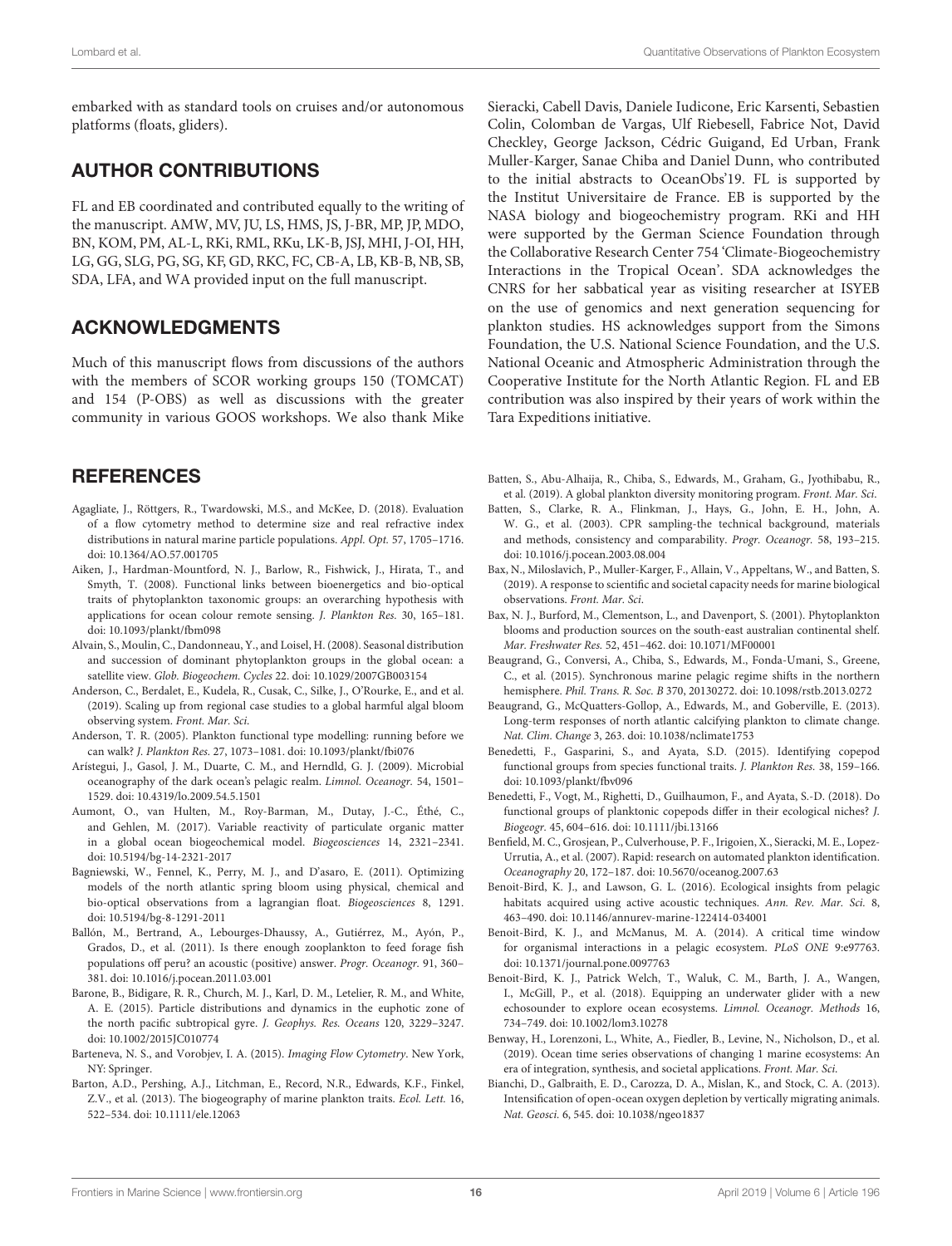- <span id="page-16-32"></span>Bianchi, D., Weber, T. S., Kiko, R., and Deutsch, C. (2018). Global niche of marine anaerobic metabolisms expanded by particle microenvironments. Nat. Geosci. 11, 263. doi: [10.1038/s41561-018-0081-0](https://doi.org/10.1038/s41561-018-0081-0)
- <span id="page-16-20"></span>Biard, T., Stemmann, L., Picheral, M., Mayot, N., Vandromme, P., Hauss, H., et al. (2016). In situ imaging reveals the biomass of giant protists in the global ocean. Nature 532, 504. doi: [10.1038/nature17652](https://doi.org/10.1038/nature17652)
- <span id="page-16-38"></span>Bisson, K., Siegel, D. A., DeVries, T., Cael, B. B., and Buesseler, K. O. (2018). How data set characteristics influence ocean carbon export models. Glob. Biogeochem. Cycles 32, 1312–1328. doi: [10.1029/2018GB005934](https://doi.org/10.1029/2018GB005934)
- <span id="page-16-27"></span>Bochdansky, A. B., Clouse, M. A., and Hansell, D. A. (2017). Mesoscale and highfrequency variability of macroscopic particles ( $>100\mu$ m) in the ross sea and its relevance for late-season particulate carbon export. J. Mar. Syst. 166, 120–131. doi: [10.1016/j.jmarsys.2016.08.010](https://doi.org/10.1016/j.jmarsys.2016.08.010)
- <span id="page-16-19"></span>Bonato, S., Christaki, U., Lefebvre, A., Lizon, F., Thyssen, M., and Artigas, L. F. (2015). High spatial variability of phytoplankton assessed by flow cytometry, in a dynamic productive coastal area, in spring: the eastern english channel. Estuarine Coast. Shelf Sci. 154, 214–223. doi: [10.1016/j.ecss.2014.12.037](https://doi.org/10.1016/j.ecss.2014.12.037)
- <span id="page-16-30"></span>Bopp, L., Aumont, O., Cadule, P., Alvain, S., and Gehlen, M. (2005). Response of diatoms distribution to global warming and potential implications: a global model study. Geophys. Res. Lett. 32:L19606. doi: [10.1029/2005GL023653](https://doi.org/10.1029/2005GL023653)
- <span id="page-16-33"></span>Bopp, L., Resplandy, L., Orr, J. C., Doney, S. C., Dunne, J. P., Gehlen, M., et al. (2013). Multiple stressors of ocean ecosystems in the 21st century: projections with cmip5 models. Biogeosciences 10, 6225–6245. doi: [10.5194/bg-10-6225-2013](https://doi.org/10.5194/bg-10-6225-2013)
- <span id="page-16-18"></span>Boss, E., Haëntjens, N., Westberry, T.K., Karp-Boss, L., and Slade, W.H. (2018). Validation of the particle size distribution obtained with the laser in-situ scattering and transmission (lisst) meter in flow-through mode. Opt. Express 26, 11125–11136. doi: [10.1364/OE.26.011125](https://doi.org/10.1364/OE.26.011125)
- <span id="page-16-14"></span>Boss, E., Picheral, M., Leeuw, T., Chase, A., Karsenti, E., Gorsky, G., et al. (2013). The characteristics of particulate absorption, scattering and attenuation coefficients in the surface ocean; contribution of the tara oceans expedition. Methods Oceanogr. 7, 52–62. doi: [10.1016/j.mio.2013.11.002](https://doi.org/10.1016/j.mio.2013.11.002)
- <span id="page-16-9"></span>Bowler, C., Karl, D. M., and Colwell, R. R. (2009). Microbial oceanography in a sea of opportunity. Nature 459, 180. doi: [10.1038/nature08056](https://doi.org/10.1038/nature08056)
- <span id="page-16-16"></span>Boyce, D. G., Lewis, M. R., and Worm, B. (2010). Global phytoplankton decline over the past century. Nature 466:591. doi: [10.1038/nature09268](https://doi.org/10.1038/nature09268)
- <span id="page-16-11"></span>Briseño-Avena, C., Franks, P. J., Roberts, P. L., and Jaffe, J. S. (2018). A diverse group of echogenic particles observed with a broadband, high frequency echosounder. ICES J. Mar. Sci. 75, 471–482. doi: [10.1093/icesjms/fsx171](https://doi.org/10.1093/icesjms/fsx171)
- <span id="page-16-31"></span>Briseño-Avena, C., Roberts, P. L., Franks, P. J., and Jaffe, J. S. (2015). Zoops-o2: a broadband echosounder with coordinated stereo optical imaging for observing plankton in situ. Methods Oceanogr. 12, 36–54. doi: [10.1016/j.mio.2015.07.001](https://doi.org/10.1016/j.mio.2015.07.001)
- <span id="page-16-2"></span>Brownlee, E. F., Olson, R. J., and Sosik, H. M. (2016). Microzooplankton community structure investigated with imaging flow cytometry and automated live-cell staining. Mar. Ecol. Progress Ser. 550, 65–81. doi: [10.3354/meps11687](https://doi.org/10.3354/meps11687)
- <span id="page-16-37"></span>Brun, P. G., Payne, M. R., and Kiørboe, T. (2016). A trait database for marine copepods. Earth Syst. Sci. Data Discuss. 9, 99–113. doi: [10.5194/essd-9-99-2017.](https://doi.org/10.5194/essd-9-99-2017.)
- <span id="page-16-6"></span>Bucklin, A., Lindeque, P. K., Rodriguez-Ezpeleta, N., Albaina, A., and Lehtiniemi, M. (2016). Metabarcoding of marine zooplankton: prospects, progress and pitfalls. J. Plankton Res. 38, 393–400. doi: [10.1093/plankt/fbw023](https://doi.org/10.1093/plankt/fbw023)
- <span id="page-16-34"></span>Buitenhuis, E., Le Quéré, C., Aumont, O., Beaugrand, G., Bunker, A., Hirst, A., et al. (2006). Biogeochemical fluxes through mesozooplankton. Glob. Biogeochem. Cycles 20: GB2003. doi: [10.1029/2005GB002511](https://doi.org/10.1029/2005GB002511)
- <span id="page-16-1"></span>Buitenhuis, E., Vogt, M., Moriarty, R., Bednarsek, N., Doney, S. C., Leblanc, K., et al. (2013). Maredat: towards a world atlas of marine ecosystem data. Earth Syst. Sci. Data 5, 227–239. doi: [10.5194/essd-5-227-2013](https://doi.org/10.5194/essd-5-227-2013)
- <span id="page-16-39"></span>Capotondi, A., Jacox, M., Bowler, C., Kavanaugh, M., Lehodey, P., and Barrie, D. (2019). Observational needs supporting marine ecosystems modeling and forecasting. Front. Mar. Sci.
- <span id="page-16-36"></span>Carlotti, F., and Poggiale, J.-C. (2010). Towards methodological approaches to implement the zooplankton component in "end to end" food-web models. Progr. Oceanogr. 84, 20–38. doi: [10.1016/j.pocean.2009.09.003](https://doi.org/10.1016/j.pocean.2009.09.003)
- <span id="page-16-35"></span>Carlotti, F., and Wolf, K.-U. (1998). A lagrangian ensemble model of calanus finmarchicus coupled with a 1d ecosystem model. Fish. Oceanogr. 7, 191–204. doi: [10.1046/j.1365-2419.1998.00085.x](https://doi.org/10.1046/j.1365-2419.1998.00085.x)
- <span id="page-16-7"></span>Carradec, Q., Pelletier, E., Da Silva, C., Alberti, A., Seeleuthner, Y., Blanc-Mathieu, R., et al. (2018). A global ocean atlas of eukaryotic genes. Nat. Commun. 9, 373. doi: [10.1038/s41467-017-02342-1](https://doi.org/10.1038/s41467-017-02342-1)
- <span id="page-16-15"></span>Cetinić, I., Perry, M. J., Briggs, N. T., Kallin, E., D'Asaro, E. A., and Lee, C. M. (2012). Particulate organic carbon and inherent optical properties during 2008 north atlantic bloom experiment. J. Geophys. Res. Oceans 117. doi: [10.1029/2011JC007771](https://doi.org/10.1029/2011JC007771)
- <span id="page-16-13"></span>Chase, A., Boss, E., Zaneveld, R., Bricaud, A., Claustre, H., Ras, J., et al. (2013). Decomposition of in situ particulate absorption spectra. Methods Oceanogr. 7, 110–124. doi: [10.1016/j.mio.2014.02.002](https://doi.org/10.1016/j.mio.2014.02.002)
- <span id="page-16-3"></span>Chase, A. P., Boss, E., Cetinić, I., and Slade, W. (2017). Estimation of phytoplankton accessory pigments from hyperspectral reflectance spectra: toward a global algorithm. J. Geophys. Res. Oceans 122, 9725–9743. doi: [10.1002/2017JC012859](https://doi.org/10.1002/2017JC012859)
- <span id="page-16-12"></span>Chekalyuk, A., and Hafez, M. (2008). Advanced laser fluorometry of natural aquatic environments. Limnol. Oceanogr. Methods 6, 591-609. doi: [10.4319/lom.2008.6.591](https://doi.org/10.4319/lom.2008.6.591)
- <span id="page-16-10"></span>Cheriton, O. M., McManus, M. A., Holliday, D. V., Greenlaw, C. F., Donaghay, P. L., and Cowles, T. J. (2007). Effects of mesoscale physical processes on thin zooplankton layers at four sites along the west coast of the u.s. Estuaries Coasts 30, 575–590. doi: [10.1007/BF02841955](https://doi.org/10.1007/BF02841955)
- <span id="page-16-0"></span>Chiba, S., Batten, S., Martin, C. S., Ivory, S., Miloslavich, P., and Weatherdon, L. V. (2018). Zooplankton monitoring to contribute towards addressing global biodiversity conservation challenges. J. Plankton Res. 40, 509–518. doi: [10.1093/plankt/fby030](https://doi.org/10.1093/plankt/fby030)
- <span id="page-16-5"></span>Claustre, H. (1994). The trophic status of various oceanic provinces as revealed by phytoplankton pigment signatures. Limnol. Oceanogr. 39, 1206–1210. doi: [10.4319/lo.1994.39.5.1206](https://doi.org/10.4319/lo.1994.39.5.1206)
- <span id="page-16-23"></span>Colas, F., Tardivel, M., Perchoc, J., Lunven, M., Forest, B., Guyader, G., et al. (2018). The zoocam, a new in-flow imaging system for fast onboard counting, sizing and classification of fish eggs and metazooplankton. Progr. Oceanogr. 166, 54–65. doi: [10.1016/j.pocean.2017.10.014](https://doi.org/10.1016/j.pocean.2017.10.014)
- <span id="page-16-17"></span>Coulter, W. H., Hogg, W. R., Moran, J. P., and Claps, W. A. (1966). Particle Analyzing Device. US Patent 3,259,842.
- <span id="page-16-25"></span>Cowen, R. K., and Guigand, C. M. (2008). In situ ichthyoplankton imaging system (isiis): system design and preliminary results. Limnol. Oceanogr. Methods 6, 126–132. doi: [10.4319/lom.2008.6.126](https://doi.org/10.4319/lom.2008.6.126)
- <span id="page-16-22"></span>Culverhouse, P. F., Williams, R., Benfield, M., Flood, P. R., Sell, A. F., Mazzocchi, M. G., et al. (2006). Automatic image analysis of plankton: future perspectives. Mar. Ecol. Progr. Ser. 312, 297–309. doi: [10.3354/meps312297](https://doi.org/10.3354/meps312297)
- <span id="page-16-21"></span>Culverhouse, P. F., Williams, R., Reguera, B., Herry, V., and González-Gil, S. (2003). Do experts make mistakes? a comparison of human and machine indentification of dinoflagellates. Mar. Ecol. Progr. Ser. 247, 17–25. doi: [10.3354/meps247017](https://doi.org/10.3354/meps247017)
- <span id="page-16-4"></span>Cutter, G., Casciotti, K., Croot, P., Geibert, W., Heimbürger, L.-E., Lohan, M., et al. (2017) Sampling and Sample-Handling Protocols for GEOTRACES Cruises. Version 3, August 2017. Toulouse: GEOTRACES International Project Office, 139 and Appendices. doi: [10.25607/OBP-2](https://doi.org/10.25607/OBP-2)
- <span id="page-16-29"></span>D'Alelio, D., Mazzocchi, M. G., Montresor, M., Sarno, D., Zingone, A., Di Capua, I., et al. (2015). The green-blue swing: plasticity of plankton food-webs in response to coastal oceanographic dynamics. Mar. Ecol. 36, 1155–1170. doi: [10.1111/maec.12211](https://doi.org/10.1111/maec.12211)
- <span id="page-16-28"></span>Davies, E. J., and Nepstad, R. (2017). In situ characterisation of complex suspended particulates surrounding an active submarine tailings placement site in a norwegian fjord. Reg. Stud. Mar. Sci. 16, 198–207. doi: [10.1016/j.rsma.2017.09.008](https://doi.org/10.1016/j.rsma.2017.09.008)
- <span id="page-16-24"></span>Davis, C. S., Gallager, S. M., and Solow, A. R. (1992). Microaggregations of oceanic plankton observed by towed video microscopy. Science 257, 230–232. doi: [10.1126/science.257.5067.230](https://doi.org/10.1126/science.257.5067.230)
- <span id="page-16-26"></span>Davis, C. S., Thwaites, F. T., Gallager, S. M., and Hu, Q. (2005). A three-axis fast-tow digital video plankton recorder for rapid surveys of plankton taxa and hydrography. Limnol. Oceanogr. Methods [3, 59–74. doi: 10.4319/lom.](https://doi.org/10.4319/lom.2005.3.59) 2005.3.59
- <span id="page-16-40"></span>De Pooter, D., Appeltans, W., Bailly, N., Bristol, S., Deneudt, K., Eliezer, M., et al. (2017). Toward a new data standard for combined marine biological and environmental datasets-expanding obis beyond species occurrences. Biodivers. Data J. 5:e10989. doi: [10.3897/BDJ.5.e10989](https://doi.org/10.3897/BDJ.5.e10989)
- <span id="page-16-8"></span>Deiner, K., Bik, H.M., Mächler, E., Seymour, M., Lacoursière-Roussel, A., Altermatt, F., et al. (2017). Environmental dna metabarcoding: transforming how we survey animal and plant communities. Mol. Ecol. 26, 5872–5895. doi: [10.1111/mec.14350](https://doi.org/10.1111/mec.14350)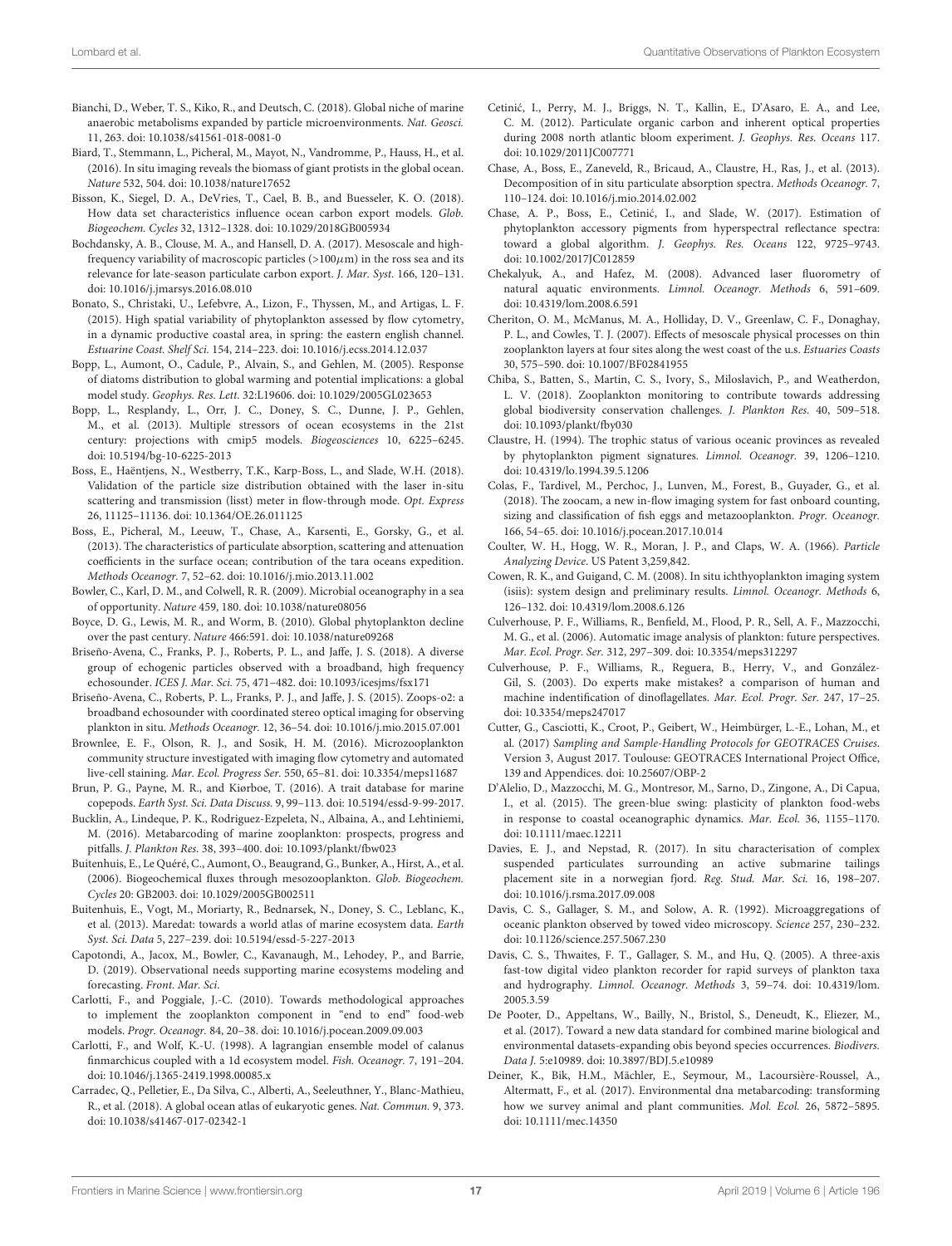- <span id="page-17-9"></span>Delmont, T. O., Quince, C., Shaiber, A., Esen, Ö. C., Lee, S. T., Rappé, M. S., et al. (2018). Nitrogen-fixing populations of planctomycetes and proteobacteria are abundant in surface ocean metagenomes. Nat. Microbiol. 3, 804–813. doi: [10.1038/s41564-018-0176-9](https://doi.org/10.1038/s41564-018-0176-9)
- <span id="page-17-30"></span>DeVries, T., Liang, J.-H., and Deutsch, C. (2014). A mechanistic particle flux model applied to the oceanic phosphorus cycle. Biogeosciences 11, 5381–5398. doi: [10.5194/bg-11-5381-2014](https://doi.org/10.5194/bg-11-5381-2014)
- <span id="page-17-25"></span>deYoung, B., Heath, M., Werner, F., Chai, F., Megrey, B., and Monfray, P. (2004). Challenges of modeling ocean basin ecosystems. Science 304, 1463–1466. doi: [10.1126/science.1094858](https://doi.org/10.1126/science.1094858)
- <span id="page-17-18"></span>Don, M. (2003). The Coulter principle: foundation of an industry. J. Assoc. Lab. Automat. 8, 72–81. doi: [10.1016/s1535-5535\(03\)00023-6](https://doi.org/10.1016/s1535-5535(03)00023-6)
- <span id="page-17-23"></span>Dubelaar, G. B., Gerritzen, P. L., Beeker, A. E., Jonker, R. R., and Tangen, K. (1999). Design and first results of cytobuoy: a wireless flow cytometer for in situ analysis of marine and fresh waters. Cytometry 37, 247–254. doi: 10.1002/(SICI)1097- [0320\(19991201\)37:4<247::AID-CYTO1>3.0.CO;2-9](https://doi.org/10.1002/(SICI)1097-0320(19991201)37:4<247::AID-CYTO1>3.0.CO;2-9)
- <span id="page-17-19"></span>Dugenne, M., Thyssen, M., Nerini, D., Mante, C., Poggiale, J.C., Garcia, N., et al. (2014). Consequence of a sudden wind event on the dynamics of a coastal phytoplankton community: an insight into specific population growth rates using a single cell high frequency approach. Front. Microbiol. 5:485. doi: [10.3389/fmicb.2014.00485](https://doi.org/10.3389/fmicb.2014.00485)
- <span id="page-17-0"></span>Edwards, M., Beaugrand, G., Helaouët, P., Alheit, J., and Coombs, S. (2013). Marine ecosystem response to the atlantic multidecadal oscillation. PLoS ONE 8:e57212. doi: [10.1371/journal.pone.0057212](https://doi.org/10.1371/journal.pone.0057212)
- <span id="page-17-38"></span>Elineau, A., Desnos, C., Jalabert, L., Olivier, M., Romagnan, J.-B., Brandao, M., et al. (2018). Zooscannet: plankton images captured with the zooscan. SEANOE. doi: [10.17882/55741](https://doi.org/10.17882/55741)
- <span id="page-17-31"></span>Fennel, K., Gehlen, M., Brasseur, P., Brown, C., Ciavatta, S., Cossarini, G., et al. (2019). Advancing marine biogeochemical and ecosystem reanalyses and forecasts as tools for monitoring and managing ecosystem health. Front. Mar. Sci. 6:89. doi: [10.3389/fmars.2019.00089](https://doi.org/10.3389/fmars.2019.00089)
- <span id="page-17-29"></span>Fennel, K., and Testa, J. M. (2019). Biogeochemical controls on coastal hypoxia. Ann. Rev. Mar. Sci. 11:105–130. doi: [10.1146/annurev-marine-010318-095138](https://doi.org/10.1146/annurev-marine-010318-095138)
- <span id="page-17-26"></span>Follows, M. J., Dutkiewicz, S., Grant, S., and Chisholm, S. W. (2007). Emergent biogeography of microbial communities in a model ocean. science 315, 1843– 1846. doi: [10.1126/science.1138544](https://doi.org/10.1126/science.1138544)
- <span id="page-17-20"></span>Foote, K. G. (2000). "7-Optical methods," in ICES Zooplankton Methodology Manual, eds R. Harris, P. Wiebe, J. Lenz, H. R. Skjoldal and M. Huntley (London: Academic Press), 259–295. doi: [10.1016/B978-012327645-2/50008-6](https://doi.org/10.1016/B978-012327645-2/50008-6)
- <span id="page-17-37"></span>Forest, A., Stemmann, L., Picheral, M., Burdorf, L., Robert, D., Fortier, L., et al. (2012). Size distribution of particles and zooplankton across the shelf-basin system in southeast beaufort sea: combined results from an underwater vision profiler and vertical net tows. Biogeosciences 9, 1301–1320. doi: [10.5194/bg-9-1301-2012](https://doi.org/10.5194/bg-9-1301-2012)
- <span id="page-17-36"></span>García-Comas, C., Stemmann, L., Ibanez, F., Berline, L., Mazzocchi, M. G., Gasparini, S., et al. (2011). Zooplankton long-term changes in the nw mediterranean sea: decadal periodicity forced by winter hydrographic conditions related to large-scale atmospheric changes?J. Mar. Syst. 87, 216–226. doi: [10.1016/j.jmarsys.2011.04.003](https://doi.org/10.1016/j.jmarsys.2011.04.003)
- <span id="page-17-14"></span>Gardner, W. D., Richardson, M. J., Mishonov, A. V., and Biscaye, P. E. (2018). Global comparison of benthic nepheloid layers based on 52 years of nephelometer and transmissometer measurements. Progr. Oceanogr. 168, 100–111. doi: [10.1016/j.pocean.2018.09.008](https://doi.org/10.1016/j.pocean.2018.09.008)
- <span id="page-17-35"></span>Gehlen, M., Bopp, L., Emprin, N., Aumont, O., Heinze, C., and Ragueneau, O. (2006). Reconciling surface ocean productivity, export fluxes and sediment composition in a global biogeochemical ocean model. Biogeosciences 3, 521– 537. doi: [10.5194/bg-3-521-2006](https://doi.org/10.5194/bg-3-521-2006)
- <span id="page-17-6"></span>Gieskes, W. W. C., and Kraay, G. W. (1983). Dominance of cryptophyceae during phytoplankton spring bloom in the central north sea detected by hplc analysis of pigments. Mar. Biol. [75, 179–185. doi: 10.1007/BF004](https://doi.org/10.1007/BF00406000) 06000
- <span id="page-17-24"></span>Gorsky, G., Ohman, M. D., Picheral, M., Gasparini, S., Stemmann, L., Romagnan, J.-B., et al. (2010). Digital zooplankton image analysis using the zooscan integrated system. J. Plankton Res. 32, 285–303. doi: [10.1093/plankt/fbp124](https://doi.org/10.1093/plankt/fbp124)
- <span id="page-17-17"></span>Graff, J. R., Westberry, T. K., Milligan, A. J., Brown, M. B., Dall'Olmo, G., vanDongen-Vogels, V., et al. (2015). Analytical phytoplankton carbon measurements spanning diverse ecosystems. Deep Sea Res. I Oceanogr. Res. Pap. 102, 16–25. doi: [10.1016/j.dsr.2015.04.006](https://doi.org/10.1016/j.dsr.2015.04.006)
- <span id="page-17-22"></span>Green, R. E., Sosik, H. M., Olson, R. J., and DuRand, M. D. (2003). Flow cytometric determination of size and complex refractive index for marine particles: comparison with independent and bulk estimates. Appl. Opt. 42, 526–541. doi: [10.1364/AO.42.000526](https://doi.org/10.1364/AO.42.000526)
- <span id="page-17-3"></span>Groom, S., Sathyendranath, S., Ban, Y., Bernard, S., Brewin, R., and Brotas, V. (2019). Ocean colour: current status and future perspective. Front. Mar. Sci.
- <span id="page-17-2"></span>Grossmann, M. M., Gallager, S. M., and Mitarai, S. (2015). Continuous monitoring of near-bottom mesoplankton communities in the east china sea during a series of typhoons. J. oceanogr. 71, 115–124. doi: [10.1007/s10872-014-0268-y](https://doi.org/10.1007/s10872-014-0268-y)
- <span id="page-17-32"></span>Guidi, L., Chaffron, S., Bittner, L., Eveillard, D., Larhlimi, A., Roux, S., et al. (2016). Plankton networks driving carbon export in the oligotrophic ocean. Nature 532, 465. doi: [10.1038/nature16942](https://doi.org/10.1038/nature16942)
- <span id="page-17-21"></span>Guidi, L., Legendre, L., Reygondeau, G., Uitz, J., Stemmann, L., and Henson, S. A. (2015). A new look at ocean carbon remineralization for estimating deepwater sequestration. Glob. Biogeochem. Cycles 29, 1044–1059. doi: [10.1002/2014GB005063](https://doi.org/10.1002/2014GB005063)
- <span id="page-17-34"></span>Haake, B., Ittekkot, V., Ramaswamy, V., Nair, R., and Honjo, S. (1992). Fluxes of amino acids and hexosamines to the deep arabian sea. Mar. Chem. 40, 291–314. doi: [10.1016/0304-4203\(92\)90028-9](https://doi.org/10.1016/0304-4203(92)90028-9)
- <span id="page-17-16"></span>Haëntjens, N., Boss, E., and Talley, L. D. (2017). Revisiting ocean color algorithms for chlorophyll a and particulate organic carbon in the southern ocean using biogeochemical floats. J. Geophys. Res. Oceans 122, 6583–6593. doi: [10.1002/2017JC012844](https://doi.org/10.1002/2017JC012844)
- <span id="page-17-27"></span>Hashioka, T., Vogt, M., Yamanaka, Y., Le Quere, C., Buitenhuis, E. T., Aita, M., et al. (2013). Phytoplankton competition during the spring bloom in four plankton functional type models. Biogeosciences 10, 6833–6850. doi: [10.5194/bg-10-6833-2013](https://doi.org/10.5194/bg-10-6833-2013)
- <span id="page-17-8"></span>Henriksen, P., Riemann, B., Kaas, H., Sørensen, H. M., and Sørensen, H. L. (2002). Effects of nutrient-limitation and irradiance on marine phytoplankton pigments. J. Plankton Res. 24, 835–858. doi: [10.1093/plankt/24.9.835](https://doi.org/10.1093/plankt/24.9.835)
- <span id="page-17-33"></span>Hofmann, E. E., and Ambler, J. W. (1988). Plankton dynamics on the outer southeastern us continental shelf. part ii: a time-dependent biological model. J. Mar. Res. 46, 883–917. doi: [10.1357/002224088785113351](https://doi.org/10.1357/002224088785113351)
- <span id="page-17-12"></span>Holliday, D. V., Donaghay, P. L., Greenlaw, C. F., Napp, J. M., and Sullivan, J. M. (2009). High-frequency acoustics and bio-optics in ecosystems research. ICES J. Mar. Sci. 66, 974–980. doi: [10.1093/icesjms/fsp127](https://doi.org/10.1093/icesjms/fsp127)
- <span id="page-17-4"></span>Hostetler, C. A., Behrenfeld, M. J., Hu, Y., Hair, J. W., and Schulien, J. A. (2018). Spaceborne lidar in the study of marine systems. Ann. Rev. Mar. Sci. 10, 121–147. doi: [10.1146/annurev-marine-121916-063335](https://doi.org/10.1146/annurev-marine-121916-063335)
- <span id="page-17-15"></span>Houliez, E., Lizon, F., Thyssen, M., Artigas, L., and Schmitt, S. (2012). Spectral fluorometric characterization of haptophyte dynamics using the fluoroprobe: an application in the eastern english channel for monitoring phaeocystis globosa. J. Plankton Res. 34, 136–151. doi: [10.1093/plankt/fbr091](https://doi.org/10.1093/plankt/fbr091)
- <span id="page-17-1"></span>Hunter-Cevera, K. R., Neubert, M. G., Olson, R. J., Solow, A. R., Shalapyonok, A., and Sosik, H. M. (2016). Physiological and ecological drivers of early spring blooms of a coastal phytoplankter. Science 354, 326–329. doi: [10.1126/science.aaf8536](https://doi.org/10.1126/science.aaf8536)
- <span id="page-17-5"></span>Hurd, D. C., and Spencer, D. W., editors (1991). Marine Particles: Analysis and Characterization, Vol. 63. Washington DC: American Geophysical Union.
- <span id="page-17-39"></span>IOOS (2018). Quality Assurance/Quality Control of Real Time Oceanographic Data. Available online at:<https://ioos.noaa.gov/project/qartod/> (accessed October 30, 2018).
- <span id="page-17-11"></span>Jain, M., Olsen, H. E., Paten, B., and Akeson, M. (2016). The oxford nanopore minion: delivery of nanopore sequencing to the genomics community. Genome Biol. 17, 239. doi: [10.1186/s13059-016-1103-0](https://doi.org/10.1186/s13059-016-1103-0)
- <span id="page-17-13"></span>Jech, J. M., Lawson, G. L., Lavery, A. C., and editor: David Demer, H. (2017). Wideband (15-260 khz) acoustic volume backscattering spectra of northern krill (meganyctiphanes norvegica) and butterfish (peprilus triacanthus). ICES J. Mar. Sci. 74, 2249–2261. doi: [10.1093/icesjms/fsx050](https://doi.org/10.1093/icesjms/fsx050)
- <span id="page-17-7"></span>Jeffrey, S. W., Mantoura, R. F. C., and Wright, S. W., (eds.). (1997). Phytoplankton Pigments in Oceanography: Guidelines to Modern methods. Paris: UNESCO.
- <span id="page-17-10"></span>Ji, Y., Ashton, L., Pedley, S. M., Edwards, D. P., Tang, Y., Nakamura, A., et al. (2013). Reliable, verifiable and efficient monitoring of biodiversity via metabarcoding. Ecol. Lett. 16, 1245–1257. doi: [10.1111/ele.12162](https://doi.org/10.1111/ele.12162)
- <span id="page-17-28"></span>Jickells, T., Buitenhuis, E., Altieri, K., Baker, A., Capone, D., Duce, R., et al. (2017). A reevaluation of the magnitude and impacts of anthropogenic atmospheric nitrogen inputs on the ocean. Glob. Biogeochem. Cycles 31, 289– 305. doi: [10.1002/2016GB005586](https://doi.org/10.1002/2016GB005586)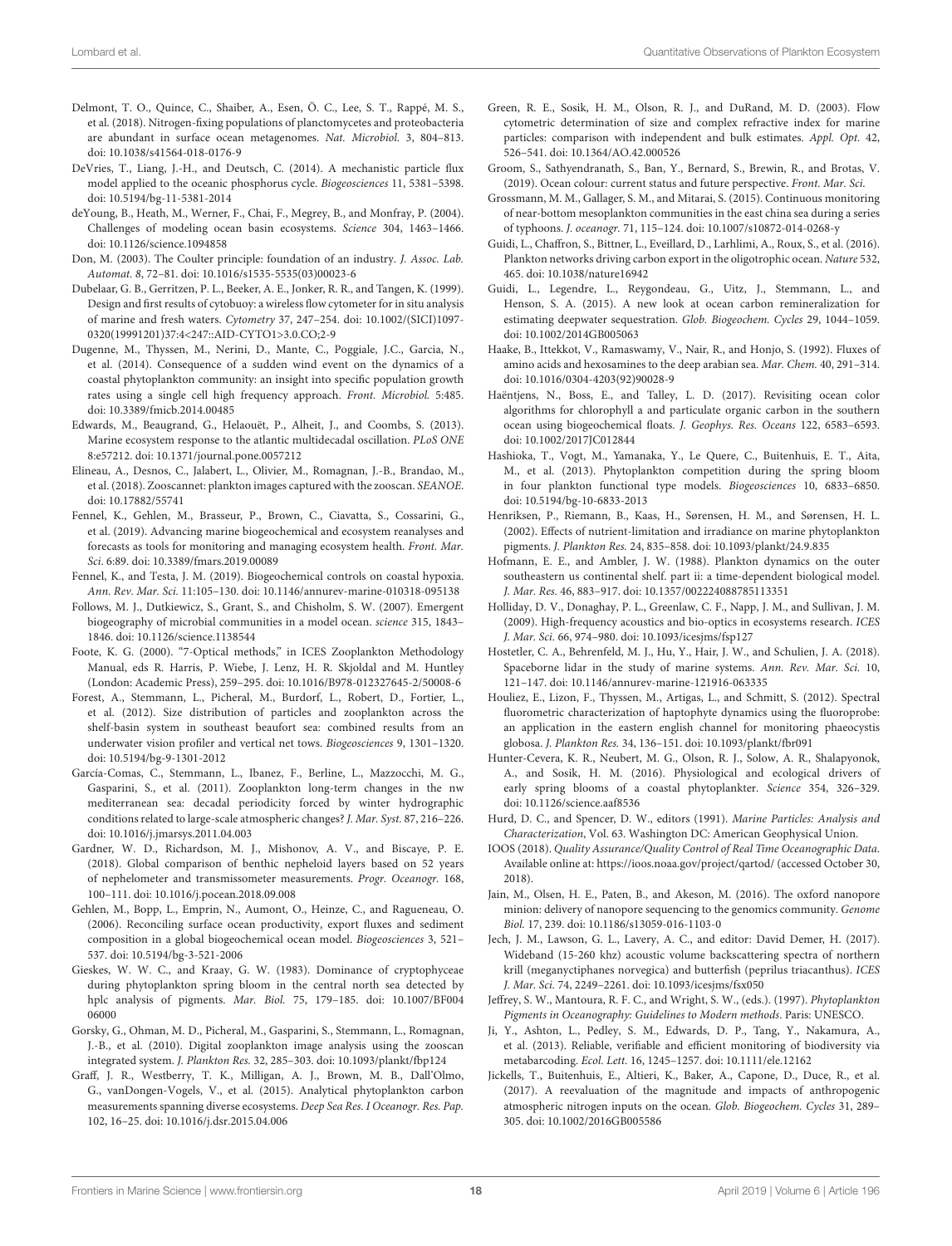- <span id="page-18-12"></span>Johnson, M. H. (1948). Sound as a tool in marine ecology, from data on biological noises and the deep scattering layer. J. Mar. Rese. 7, 443–458.
- <span id="page-18-13"></span>Kaartvedt, S. (2000). Life history of calanus finmarchicus in the norwegian sea in relation to planktivorous fish. ICES J. Mar. Sci. 57, 1819–1824. doi: [10.1006/jmsc.2000.0964](https://doi.org/10.1006/jmsc.2000.0964)
- <span id="page-18-26"></span>Karsenti, E., Acinas, S.G., Bork, P., Bowler, C., De Vargas, C., Raes, J., et al. (2011). A holistic approach to marine eco-systems biology. PLoS Biol. 9:e1001177. doi: [10.1371/journal.pbio.1001177](https://doi.org/10.1371/journal.pbio.1001177)
- <span id="page-18-3"></span>Kiko, R., Biastoch, A., Brandt, P., Cravatte, S., Hauss, H., Hummels, R., et al. (2017). Biological and physical influences on marine snowfall at the equator. Nat. Geosci. 10, 852. doi: [10.1038/ngeo3042](https://doi.org/10.1038/ngeo3042)
- <span id="page-18-35"></span>Kishi, M. J., Kashiwai, M., Ware, D. M., Megrey, B. A., Eslinger, D. L., Werner, F. E., et al. (2007). Nemuro-a lower trophic level model for the north pacific marine ecosystem. Ecol. Model. [202, 12–25. doi: 10.1016/j.ecolmodel.2006.](https://doi.org/10.1016/j.ecolmodel.2006.08.021) 08.021
- <span id="page-18-36"></span>Kriest, I., and Evans, G. T. (2000). A vertically resolved model for phytoplankton aggregation. J. Earth Syst. Sci. 109, 453–469. doi: [10.1007/BF02708333](https://doi.org/10.1007/BF02708333)
- <span id="page-18-27"></span>Kuhn, A. M., Fennel, K., and Mattern, J. P. (2015). Model investigations of the north atlantic spring bloom initiation. Progr. Oceanogr. 138, 176–193. doi: [10.1016/j.pocean.2015.07.004](https://doi.org/10.1016/j.pocean.2015.07.004)
- <span id="page-18-23"></span>Laney, S. R., and Sosik, H. M. (2014). Phytoplankton assemblage structure in and around a massive under-ice bloom in the chukchi sea. Deep Sea Res. II Top. Stud. Oceanogr. 105, 30–41. doi: [10.1016/j.dsr2.2014.03.012](https://doi.org/10.1016/j.dsr2.2014.03.012)
- <span id="page-18-28"></span>Laufkötter, C., Vogt, M., Gruber, N., Aumont, O., Bopp, L., Doney, S. C., et al. (2016). Projected decreases in future marine export production: the role of the carbon flux through the upper ocean ecosystem. Biogeosciences 13, 4023–4047. doi: [10.5194/bg-13-4023-2016](https://doi.org/10.5194/bg-13-4023-2016)
- <span id="page-18-10"></span>Laviale, M., and Neveux, J. (2011). Relationships between pigment ratios and growth irradiance in 11 marine phytoplankton species. Mar. Ecol. Progr. Ser. 425, 63–77. doi: [10.3354/meps09013](https://doi.org/10.3354/meps09013)
- <span id="page-18-38"></span>Le Bourg, B., Cornet-Barthaux, V., Pagano, M., and Blanchot, J. (2015). Flowcam as a tool for studying small (80-1000  $\mu$ m) metazooplankton communities. J. Plankton Res. 37, 666–670. doi: [10.1093/plankt/fbv025](https://doi.org/10.1093/plankt/fbv025)
- <span id="page-18-33"></span>Le Quéré, C., Buitenhuis, E. T., Moriarty, R., Alvain, S., Aumont, O., Bopp, L., et al. (2016). Role of zooplankton dynamics for southern ocean phytoplankton biomass and global biogeochemical cycles. Biogeosciences 13, 4111–4133. doi: [10.5194/bg-13-4111-2016](https://doi.org/10.5194/bg-13-4111-2016)
- <span id="page-18-31"></span>Le Quéré, C., Harrison, S. P., Colin Prentice, I., Buitenhuis, E. T., Aumont, O., Bopp, L., et al. (2005). Ecosystem dynamics based on plankton functional types for global ocean biogeochemistry models. Glob. Change Biol. 11, 2016–2040. doi: [10.1111/j.1365-2486.2005.1004.x](https://doi.org/10.1111/j.1365-2486.2005.1004.x)
- <span id="page-18-30"></span>Lefort, S., Aumont, O., Bopp, L., Arsouze, T., Gehlen, M., and Maury, O. (2015). Spatial and body-size dependent response of marine pelagic communities to projected global climate change. Glob. Change Biol. 21, 154– 164. doi: [10.1111/gcb.12679](https://doi.org/10.1111/gcb.12679)
- <span id="page-18-19"></span>Leroux, R., Gregori, G., Leblanc, K., Carlotti, F., Thyssen, M., Dugenne, M., et al. (2018). Combining laser diffraction, flow cytometry and optical microscopy to characterize a nanophytoplankton bloom in the northwestern mediterranean. Progr. Oceanogr. 163, 248–259. doi: [10.1016/j.pocean.2017.10.010](https://doi.org/10.1016/j.pocean.2017.10.010)
- <span id="page-18-32"></span>Lima-Mendez, G., Faust, K., Henry, N., Decelle, J., Colin, S., Carcillo, F., et al. (2015). Determinants of community structure in the global plankton interactome. Science 348, 1262073. doi: [10.1126/science.1262073](https://doi.org/10.1126/science.1262073)
- <span id="page-18-11"></span>Lu, H., Giordano, F., and Ning, Z. (2016). Oxford nanopore minion sequencing and genome assembly. Genomics Proteomics Bioinform. 14, 265– 279. doi: [10.1016/j.gpb.2016.05.004](https://doi.org/10.1016/j.gpb.2016.05.004)
- <span id="page-18-22"></span>Luo, J. Y., Irisson, J.-O., Graham, B., Guigand, C., Sarafraz, A., Mader, C., et al. (2017). Automated plankton image analysis using convolutional neural networks. Limnol. Oceanogr. Methods 16, 814–827. doi: [10.1002/lom3.10285](https://doi.org/10.1002/lom3.10285)
- <span id="page-18-17"></span>MacIntyre, H. L., Lawrenz, E., and Richardson, T. L. (2010). "Taxonomic discrimination of phytoplankton by spectral fluorescence," in Chlorophyll a Fluorescence in Aquatic Sciences: Methods and Applications, eds D. J. Suggett, O. Prášil, and M. A. Borowitzka (Dordrecht: Springer Netherlands), 129–169.
- <span id="page-18-0"></span>Mackas, D. L., and Beaugrand, G. (2010). Comparisons of zooplankton time series. J. Mar. Syst. 79, 286–304. doi: [10.1016/j.jmarsys.2008.11.030](https://doi.org/10.1016/j.jmarsys.2008.11.030)
- <span id="page-18-9"></span>Mackey, M., Mackey, D., Higgins, H., and Wright, S. (1996). Chemtax-a program for estimating class abundances from chemical markers: application

to hplc measurements of phytoplankton. Mar. Ecol. Progr. Ser. 144, 265–283. doi: [10.3354/meps144265](https://doi.org/10.3354/meps144265)

- <span id="page-18-15"></span>MacLennan, D. N., and Simmonds, E. J. (1992). Fisheries Acoustics. London: Chapman and Hall.
- <span id="page-18-29"></span>Megrey, B. A., Rose, K. A., Klumb, R. A., Hay, D. E., Werner, F. E., Eslinger, D. L., et al. (2007). A bioenergetics-based population dynamics model of pacific herring (clupea harengus pallasi) coupled to a lower trophic level nutrientphytoplankton-zooplankton model: Description, calibration, and sensitivity analysis. Ecol. Model. 202, 144–164. doi: [10.1016/j.ecolmodel.2006.08.020](https://doi.org/10.1016/j.ecolmodel.2006.08.020)
- <span id="page-18-20"></span>Milligan, T., and Kranck, K. (1991). "Electro-resistance particle size analysers," in Theory, Methods and Applications of Particle Size Analysis, ed J. P. Syvitski (Cambridge: Cambridge University Press), 109–118.
- <span id="page-18-1"></span>Miloslavich, P., Bax, N. J., Simmons, S. E., Klein, E., Appeltans, W., Aburto-Oropeza, O., et al. (2018). Essential ocean variables for global sustained observations of biodiversity and ecosystem changes. Glob. Change Biol. 24, 2416–2433. doi: [10.1111/gcb.14108](https://doi.org/10.1111/gcb.14108)
- <span id="page-18-21"></span>Möller, K. O., Schmidt, J. O., St.John, M., Temming, A., Diekmann, R., Peters, J., et al. (2015). Effects of climate-induced habitat changes on a key zooplankton species. J. Plankton Res. 37, 530–541. doi: [10.1093/plankt/fbv033](https://doi.org/10.1093/plankt/fbv033)
- <span id="page-18-5"></span>Moriarty, R., Buitenhuis, E., Quéré, C. L., and Gosselin, M.-P. (2013). Distribution of known macrozooplankton abundance and biomass in the global ocean. Earth Syst. Sci. Data 5, 241–257. doi: [10.5194/essd-5-241-2013](https://doi.org/10.5194/essd-5-241-2013)
- <span id="page-18-4"></span>Moriarty, R., and O'Brien, T. (2013). Distribution of mesozooplankton biomass in the global ocean. Earth Syst. Sci. Data 5, 45. doi: [10.5194/essd-5-45-2013](https://doi.org/10.5194/essd-5-45-2013)
- <span id="page-18-2"></span>Muller-Karger, F. E., Miloslavich, P., Bax, N. J., Simmons, S., Costello, M. J., Sousa Pinto, I., et al. (2018). Advancing marine biological observations and data requirements of the complementary essential ocean variables (eovs) and essential biodiversity variables (ebvs) frameworks. Front. Mar. Sci. 5:211. doi: [10.3389/fmars.2018.00211](https://doi.org/10.3389/fmars.2018.00211)
- <span id="page-18-6"></span>O'Brien, T. D., Lorenzoni, L., Isensee, K., and Valdes, L. (2017). "chapter 6 southern ocean," in What are Marine Ecological Time Series Telling us About the Ocean? A Status Report, eds T. D. O'Brien, L. Lorenzoni, K. Isensee, and L. Valdés (IOC-UNESCO, IOC Technical Series), Vol. 129, 1-297. (Available online at: [https://](https://unesdoc.unesco.org/ark:/48223/pf0000247014) [unesdoc.unesco.org/ark:/48223/pf0000247014\)](https://unesdoc.unesco.org/ark:/48223/pf0000247014)
- <span id="page-18-37"></span>OceanBestPractices (2018). Ocean Best Practices. Available online at: [https://](https://oceanbestpractices.org/) [oceanbestpractices.org/](https://oceanbestpractices.org/) (accessed October 30, 2018).
- <span id="page-18-8"></span>Ohman, M. D., Davis, R. E., Sherman, J. T., Grindley, K. R., Whitmore, B. M., Nickels, C. F., et al. (2018). Zooglider: an autonomous vehicle for optical and acoustic sensing of zooplankton. Limnol. Oceanogr. Methods 17, 69–86. doi: [10.1002/lom3.10301](https://doi.org/10.1002/lom3.10301)
- <span id="page-18-24"></span>Olson, R. J., and Sosik, H. M. (2007). A submersible imaging-in-flow instrument to analyze nano-and microplankton: imaging flowcytobot. Limnol. Oceanogr. Methods 5, 195–203. doi: [10.4319/lom.2007.5.195](https://doi.org/10.4319/lom.2007.5.195)
- <span id="page-18-39"></span>Pearlman, J., Bushnell, M., Coppola, L., Buttigieg, P. L., Pearlman, F., Simpson, P., et al (2018). Evolving and sustaining ocean best practices and standards for the next decade. Frontiers this issue.
- <span id="page-18-25"></span>Picheral, M., Guidi, L., Stemmann, L., Karl, D. M., Iddaoud, G., and Gorsky, G. (2010). The underwater vision profiler 5: an advanced instrument for high spatial resolution studies of particle size spectra and zooplankton. Limnol. Oceanogr. Methods 8, 462–473. doi: [10.4319/lom.2010.8.462](https://doi.org/10.4319/lom.2010.8.462)
- <span id="page-18-7"></span>Powell, J. R., and Ohman, M. D. (2015a). Changes in zooplankton habitat, behavior, and acoustic scattering characteristics across glider-resolved fronts in the southern california current system. Progr. Oceanogr. 134, 77–92. doi: [10.1016/j.pocean.2014.12.011](https://doi.org/10.1016/j.pocean.2014.12.011)
- <span id="page-18-14"></span>Powell, J. R., and Ohman, M. D. (2015b). Covariability of zooplankton gradients with glider-detected density fronts in the southern california current system. Deep Sea Res. II Top. Stud. Oceanogr. 112, 79–90. doi: [10.1016/j.dsr2.2014.04.002](https://doi.org/10.1016/j.dsr2.2014.04.002)
- <span id="page-18-16"></span>Proctor, C. W., and Roesler, C. S. (2010). New insights on obtaining phytoplankton concentration and composition from in situ multispectral chlorophyll fluorescence. Limnol. Oceanogr. Methods 8, 695–708. doi: [10.4319/lom.2010.8.0695](https://doi.org/10.4319/lom.2010.8.0695)
- <span id="page-18-34"></span>Prowe, A. F., Pahlow, M., Dutkiewicz, S., Follows, M., and Oschlies, A. (2012). Topdown control of marine phytoplankton diversity in a global ecosystem model. Progr. Oceanogr. 101, 1–13. doi: [10.1016/j.pocean.2011.11.016](https://doi.org/10.1016/j.pocean.2011.11.016)
- <span id="page-18-18"></span>Rembauville, M., Briggs, N., Ardyna, M., Uitz, J., Catala, P., Penkerc'h, C., et al. (2017). Plankton assemblage estimated with bgc-argo floats in the southern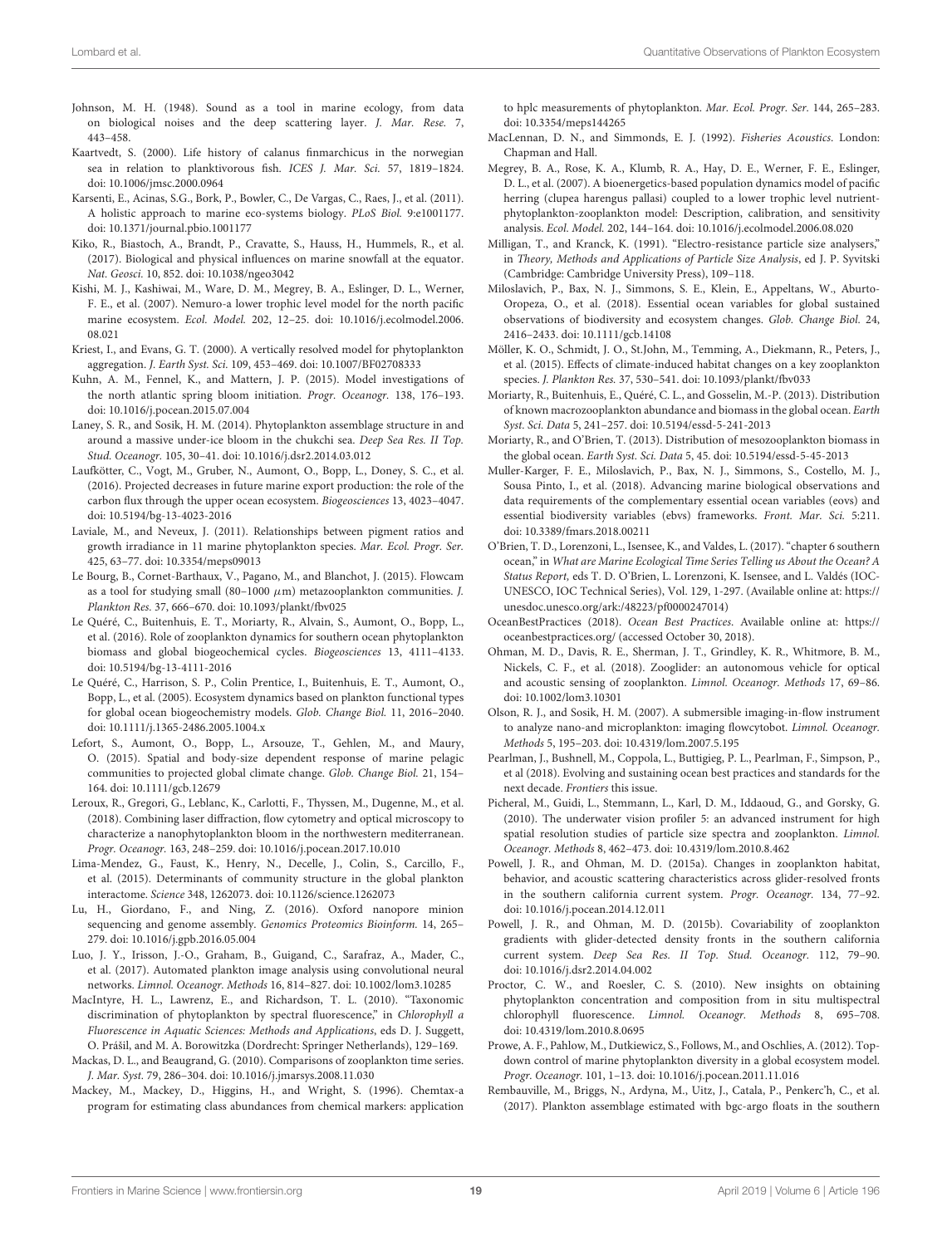ocean: Implications for seasonal successions and particle export. J. Geophys. Res. Oceans 122, 8278–8292. doi: [10.1002/2017JC013067](https://doi.org/10.1002/2017JC013067)

- <span id="page-19-21"></span>Remsen, A., Hopkins, T. L., and Samson, S. (2004). What you see is not what you catch: a comparison of concurrently collected net, optical plankton counter, and shadowed image particle profiling evaluation recorder data from the northeast gulf of mexico. Deep Sea Res. I Oceanogr. Res. Pap. 51, 129–151. doi: [10.1016/j.dsr.2003.09.008](https://doi.org/10.1016/j.dsr.2003.09.008)
- <span id="page-19-11"></span>Reynolds, R., Stramski, D., Wright, V., and Wozniak, S. (2010). Measurements and ´ characterization of particle size distributions in coastal waters. J. Geophys. Res. Oceans 115:C08024. doi: [10.1029/2009JC005930](https://doi.org/10.1029/2009JC005930)
- <span id="page-19-6"></span>Richardson, A. J., Walne, A. W., John, A., Jonas, T. D., Lindley, J. A., Sims, D. W., et al. (2006). Using continuous plankton recorder data. Progr. Oceanogr. 68, 27–74. doi: [10.1016/j.pocean.2005.09.011](https://doi.org/10.1016/j.pocean.2005.09.011)
- <span id="page-19-10"></span>Roberts, P. L.D., and Jaffe, J.S. (2008). Classification of live, untethered zooplankton from observations of multiple-angle acoustic scatter. J. Acoust. Soc. Am. 124, 796–802. doi: [10.1121/1.2945114](https://doi.org/10.1121/1.2945114)
- <span id="page-19-1"></span>Roemmich, D., Alford, M., Claustre, H., Johnson, K., King, B., Moum, J., et al. (2019). On the future of argo: an enhanced global array of physical and biogeochemical sensing floats): a platform for integrated multidisciplinary ocean science. Front. Mar. Sci.
- <span id="page-19-26"></span>Romagnan, J.B., Legendre, L., Guidi, L., Jamet, J.L., Jamet, D., Mousseau, L., et al. (2015). Comprehensive model of annual plankton succession based on the whole-plankton time series approach. PLos ONE 10:e0119219. doi: [10.1371/journal.pone.0119219](https://doi.org/10.1371/journal.pone.0119219)
- <span id="page-19-27"></span>Rose, K. A., Werner, F. E., Megrey, B. A., Aita, M. N., Yamanaka, Y., Hay, D. E., et al. (2007). Simulated herring growth responses in the northeastern pacific to historic temperature and zooplankton conditions generated by the 3 dimensional nemuro nutrient-phytoplankton-zooplankton model. Ecol. Model. 202, 184–195. doi: [10.1016/j.ecolmodel.2006.06.020](https://doi.org/10.1016/j.ecolmodel.2006.06.020)
- <span id="page-19-7"></span>Roy, S., Llewellyn, C., Egeland, E. S., and Johnsen, G., (eds.). (2011). Phytoplankton Pigments: Characterization, Chemo- Taxonomy and Applications in Oceanography. Cambridge: Cambridge University Press.
- <span id="page-19-29"></span>Sailley, S. F., Vogt, M., Doney, S. C., Aita, M., Bopp, L., Buitenhuis, E. T., et al. (2013). Comparing food web structures and dynamics across a suite of global marine ecosystem models. Ecol. Model. 261, 43–57. doi: [10.1016/j.ecolmodel.2013.04.006](https://doi.org/10.1016/j.ecolmodel.2013.04.006)
- <span id="page-19-24"></span>Schmid, M. S., Maps, F., and Fortier, L. (2018). Lipid load triggers migration to diapause in arctic calanus copepods-insights from underwater imaging. J. Plankton Res. 40, 311–325. doi: [10.1093/plankt/fby012](https://doi.org/10.1093/plankt/fby012)
- <span id="page-19-33"></span>Schultes, S., and Lopes, R. M. (2009). Laser optical plankton counter and zooscan intercomparison in tropical and subtropical marine ecosystems. Limnol. Oceanogr. Methods 7, 771–784. doi: [10.4319/lom.2009.7.771](https://doi.org/10.4319/lom.2009.7.771)
- <span id="page-19-20"></span>Schulz, J. (2013). "10-Geometric optics and strategies for subsea imaging," in Subsea Optics and Imaging, Woodhead Publishing Series in Electronic and Optical Materials, eds J. Watson and O. Zielinski (Oxford; Cambridge; Philadelphia, PA; New Delhi: Woodhead Publishing), 243e-276e. doi: [10.1533/9780857093523.3.243](https://doi.org/10.1533/9780857093523.3.243)
- <span id="page-19-23"></span>Schulz, J., Barz, K., Ayon, P., Luedtke, A., Zielinski, O., Mengedoht, D., et al. (2010). Imaging of plankton specimens with the lightframe on-sight keyspecies investigation (loki) system. J. Eur. Opt. Soc. Rapid Publ. 5:10017s. doi: [10.2971/jeos.2010.10017s](https://doi.org/10.2971/jeos.2010.10017s)
- <span id="page-19-5"></span>Siegel, D., Behrenfeld, M., Maritorena, S., McClain, C., Antoine, D., Bailey, S., et al. (2013). Regional to global assessments of phytoplankton dynamics from the seawifs mission. Remote Sens. Environ. 135, 77–91. doi: [10.1016/j.rse.2013.03.025](https://doi.org/10.1016/j.rse.2013.03.025)
- <span id="page-19-34"></span>Siegel, D. A. (1998). Resource competition in a discrete environment: why are plankton distributions paradoxical? Limnol. Oceanogr. 43, 1133–1146. doi: [10.4319/lo.1998.43.6.1133](https://doi.org/10.4319/lo.1998.43.6.1133)
- <span id="page-19-31"></span>Siegel, D. A., Buesseler, K. O., Doney, S. C., Sailley, S. F., Behrenfeld, M. J., and Boyd, P. W. (2014). Global assessment of ocean carbon export by combining satellite observations and food-web models. Glob. Biogeochem. Cycles 28, 181– 196. doi: [10.1002/2013GB004743](https://doi.org/10.1002/2013GB004743)
- <span id="page-19-19"></span>Sieracki, C. K., Sieracki, M. E., and Yentsch, C. S. (1998). An imaging-in-flow system for automated analysis of marine microplankton. Mar. Ecol. Progr. Ser. 168, 285–296. doi: [10.3354/meps168285](https://doi.org/10.3354/meps168285)
- <span id="page-19-12"></span>Sieracki, M. E., Benfield, M., Hanson, A., Davis, C., Pilskaln, C. H., Checkley, D., et al. (2010). Optical plankton imaging and analysis systems for ocean observation. Proc. Ocean Obs 9, 21–25. doi: [10.5270/OceanObs09.cwp.81](https://doi.org/10.5270/OceanObs09.cwp.81)
- <span id="page-19-3"></span>Sloyan, B., Wanninkhof, R., Kramp, M., Johnson, J., Talley, L., Tanhua, T., et al. (2019). The global ocean ship-based hydrographic investigations program (goship): a platform for integrated multidisciplinary ocean science. Front. Mar. Sci.
- <span id="page-19-18"></span>Sosik, H. M., and Olson, R. J. (2007). Automated taxonomic classification of phytoplankton sampled with imaging-in-flow cytometry. Limnol. Oceanogr. Methods 5, 204–216. doi: [10.4319/lom.2007.5.204](https://doi.org/10.4319/lom.2007.5.204)
- <span id="page-19-32"></span>Stehle, M., Dos Santos, A., and Queiroga, H. (2007). Comparison of zooplankton sampling performance of longhurst–hardy plankton recorder and bongo nets. J. Plankton Res. 29, 169–177. doi: [10.1093/plankt/fbm004](https://doi.org/10.1093/plankt/fbm004)
- <span id="page-19-13"></span>Stemmann, L., and Boss, E. (2011). Plankton and particle size and packaging: from determining optical properties to driving the biological pump. Ann. Rev. Mar. Sci [4, 263–290. doi: 10.1146/annurev-marine-120710-1](https://doi.org/10.1146/annurev-marine-120710-100853) 00853
- <span id="page-19-22"></span>Stemmann, L., Hosia, A., Youngbluth, M., Søiland, H., Picheral, M., and Gorsky, G. (2008a). Vertical distribution (0–1000 m) of macrozooplankton, estimated using the underwater video profiler, in different hydrographic regimes along the northern portion of the mid-atlantic ridge. Deep Sea Res. II Top. Stud. Oceanogr. 55, 94–105. doi: [10.1016/j.dsr2.2007.09.019](https://doi.org/10.1016/j.dsr2.2007.09.019)
- <span id="page-19-14"></span>Stemmann, L., Youngbluth, M., Robert, K., Hosia, A., Picheral, M., Paterson, H., et al. (2008b). Global zoogeography of fragile macrozooplankton in the upper 100–1000 m inferred from the underwater video profiler. ICES J. Mar. Sci. 65, 433–442. doi: [10.1093/icesjms/fsn010](https://doi.org/10.1093/icesjms/fsn010)
- <span id="page-19-25"></span>Sun, H., Benzie, P.W., Burns, N., Hendry, D.C., Player, M.A., and Watson, J. (2008). Underwater digital holography for studies of marine plankton. Philos. Trans. R. Soc. Lond A Math. Phys. Eng. Sci. 366, 1789–1806. doi: [10.1098/rsta.2007.2187](https://doi.org/10.1098/rsta.2007.2187)
- <span id="page-19-0"></span>Swan, C. M., Vogt, M., Gruber, N., and Laufkoetter, C. (2016). A global seasonal surface ocean climatology of phytoplankton types based on chemtax analysis of hplc pigments. Deep Sea Res. I Oceanogr. Res. Pap. 109, 137–156. doi: [10.1016/j.dsr.2015.12.002](https://doi.org/10.1016/j.dsr.2015.12.002)
- <span id="page-19-36"></span>Tanhua, T., Appeltans, W., Bax, N., Currie, K., DeYoung, B., and Dunn, D. C., (2019a). Goos, foo and governance-assessments and strategies. Front. Mar. Sci.
- <span id="page-19-35"></span>Tanhua, T., Pouliquen, S., Hausman, J., O'Brien, K., Bricher, P., and de Bruin, T. (2019b). Ocean fair data services. Front. Mar. Sci.
- <span id="page-19-2"></span>Testor, P., de Young, B., Hill, K., Rudnick, D., Glenn, S., and Hayes, D. (2019). Oceangliders: the glider component of the integrated global ocean observing system. Front. Mar. Sci.
- <span id="page-19-15"></span>Thyssen, M., Alvain, S., Lefèbvre, A., Dessailly, D., Rijkeboer, M., Guiselin, N., et al. (2015). High-resolution analysis of a north sea phytoplankton community structure based on in situ flow cytometry observations and potential implication for remote sensing. Biogeosciences 12, 4051–4066. doi: [10.5194/bg-12-4051-2015](https://doi.org/10.5194/bg-12-4051-2015)
- <span id="page-19-17"></span>Thyssen, M., Grégori, G.J., Grisoni, J.M., Pedrotti, M.L., Mousseau, L., Artigas, L.F., et al. (2014). Onset of the spring bloom in the northwestern mediterranean sea: influence of environmental pulse events on the in situ hourly-scale dynamics of the phytoplankton community structure. Front. Microbiol. 5:387.
- <span id="page-19-16"></span>Thyssen, M., Tarran, G. A., Zubkov, M. V., Holland, R. J., Grégori, G., Burkill, P. H., et al. (2008). The emergence of automated high-frequency flow cytometry: revealing temporal and spatial phytoplankton variability. J. Plankton Res. 30, 333–343. doi: [10.1093/plankt/fbn005](https://doi.org/10.1093/plankt/fbn005)
- <span id="page-19-9"></span>Tully, B. J., Graham, E. D., and Heidelberg, J. F. (2018). The reconstruction of 2,631 draft metagenome-assembled genomes from the global oceans. Sci. Data 5:170203. doi: [10.1038/sdata.2017.203](https://doi.org/10.1038/sdata.2017.203)
- <span id="page-19-8"></span>Uitz, J., Claustre, H., Morel, A., and Hooker, S. B. (2006). Vertical distribution of phytoplankton communities in open ocean: an assessment based on surface chlorophyll. J. Geophys. Res. Oceans 111, C08005. doi: [10.1029/2005JC003207](https://doi.org/10.1029/2005JC003207)
- <span id="page-19-4"></span>UNESCO (1968). Zooplankton Sampling: Review Papers of the Proceedings of the Symposium on the Hydrodynamics of Zooplankton Sampling. Monographs on Oceanographic methodology, 2. ISSN 0077-104X. Paris: UNESCO.
- <span id="page-19-28"></span>Vallina, S. M., Ward, B., Dutkiewicz, S., and Follows, M. (2014). Maximal feeding with active prey-switching: a kill-the-winner functional response and its effect on global diversity and biogeography. Progr. Oceanogr. 120, 93–109. doi: [10.1016/j.pocean.2013.08.001](https://doi.org/10.1016/j.pocean.2013.08.001)
- <span id="page-19-30"></span>Van Mooy, B. A., Keil, R. G., and Devol, A. H. (2002). Impact of suboxia on sinking particulate organic carbon: enhanced carbon flux and preferential degradation of amino acids via denitrification. Geochim. Cosmochim. Acta 66, 457–465. doi: [10.1016/S0016-7037\(01\)00787-6](https://doi.org/10.1016/S0016-7037(01)00787-6)